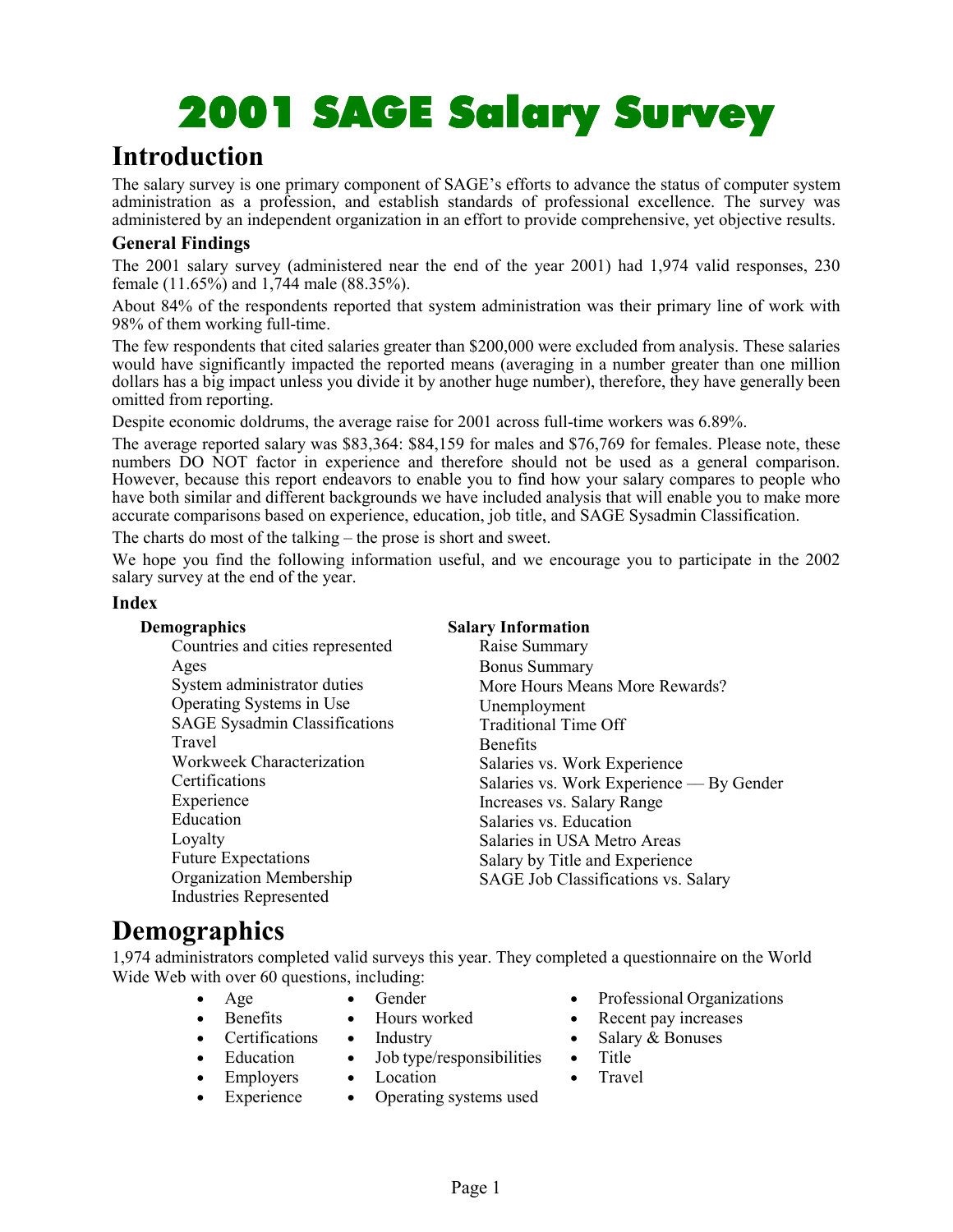#### **Reporting Model**

Tables display either the percent of legal replies or a bracketed number that is the absolute number of replies (and is less than 1% of the total).

#### **Countries Represented**

Respondents were located throughout the world, though only the USA (and, to an extent, Canada) had enough respondents for statistical validity of any results.

| Country     |                    | % Resp. Country | $%$ Resp.         | <b>Country</b> | % Resp.           | <b>Country</b> | % Resp.           |
|-------------|--------------------|-----------------|-------------------|----------------|-------------------|----------------|-------------------|
| <b>USA</b>  |                    | 84.85% Algeria  | [5]               | Japan          | [2]               | Portugal       | $\lceil 1 \rceil$ |
| Canada      | $4.46\%$           | Belgium         | [5]               | Luxembourg     | [2]               | Romania        | $\lceil 1 \rceil$ |
| UK          | 1.87%              | Denmark         | [5]               | Philippines    | [2]               | Russia         | $\lceil 1 \rceil$ |
| Germany     | $1.32\%$           | Austria         | [4]               | <b>Bahamas</b> | [1]               | Singapore      | $\lceil 1 \rceil$ |
| Sweden      | $1.11\%$           | Italy           | [3]               | Bulgaria       | [1]               | S. Africa      | [1]               |
| Australia   | [12]               | Albania         | $\lceil 2 \rceil$ | Estonia        | $\lceil 1 \rceil$ | Spain          | $\lceil 1 \rceil$ |
| India       | [11]               | Andorra         | $\lceil 2 \rceil$ | Faeroe Islands | $\lceil 1 \rceil$ | Taiwan         | $\lceil 1 \rceil$ |
| Netherlands | $\lceil 10 \rceil$ | Angola          | [2]               | Greece         | $\lceil 1 \rceil$ | Ukraine        | $\lceil 1 \rceil$ |
| Norway      |                    | Argentina       | $[2]$             | Ireland        | $\lceil 1 \rceil$ | U.A.E.         | $\lceil 1 \rceil$ |
| Afghanistan | [6]                | Croatia         | [2]               | Macao          | [1]               | Uzbekistan     | $\lceil 1 \rceil$ |
| Israel      | [6]                | Finland         | [2]               | Malaysia       | [1]               | Venezuela      | $\lceil 1 \rceil$ |
| Switzerland | [6]                | France          | [2]               | N, Zealand     | $\lceil 1 \rceil$ | Other          | $\lceil 1 \rceil$ |

Within the USA, several metropolitan areas were represented.

| Metro Area             | % Resp. | <b>Metro Area</b> | % Resp. |
|------------------------|---------|-------------------|---------|
| Bay Area, CA           | 9.27%   | Chicago, IL       | 2.79%   |
| <b>Washington</b> , DC | 5.47%   | Other New York    | 2.43%   |
| L. A./Orange Co., CA   | 4.10%   | Manhattan, NY     | 1.98%   |
| Boston, MA             | 3.85%   | Dallas, TX        | 1.87%   |
| Denver, CO             | 3.39%   | Atlanta, GA       | 1.82%   |
| San Diego, CA          | 3.04%   | Philadelphia, PA, | 1.42%   |
| Seattle, WA            | 3.04%   | Austin, TX        | 1.17%   |
| Research Tri., NC      | 2.79%   |                   |         |

**Ages** 

Respondents' ages corresponded to exactly what one might expect for any high-tech career.

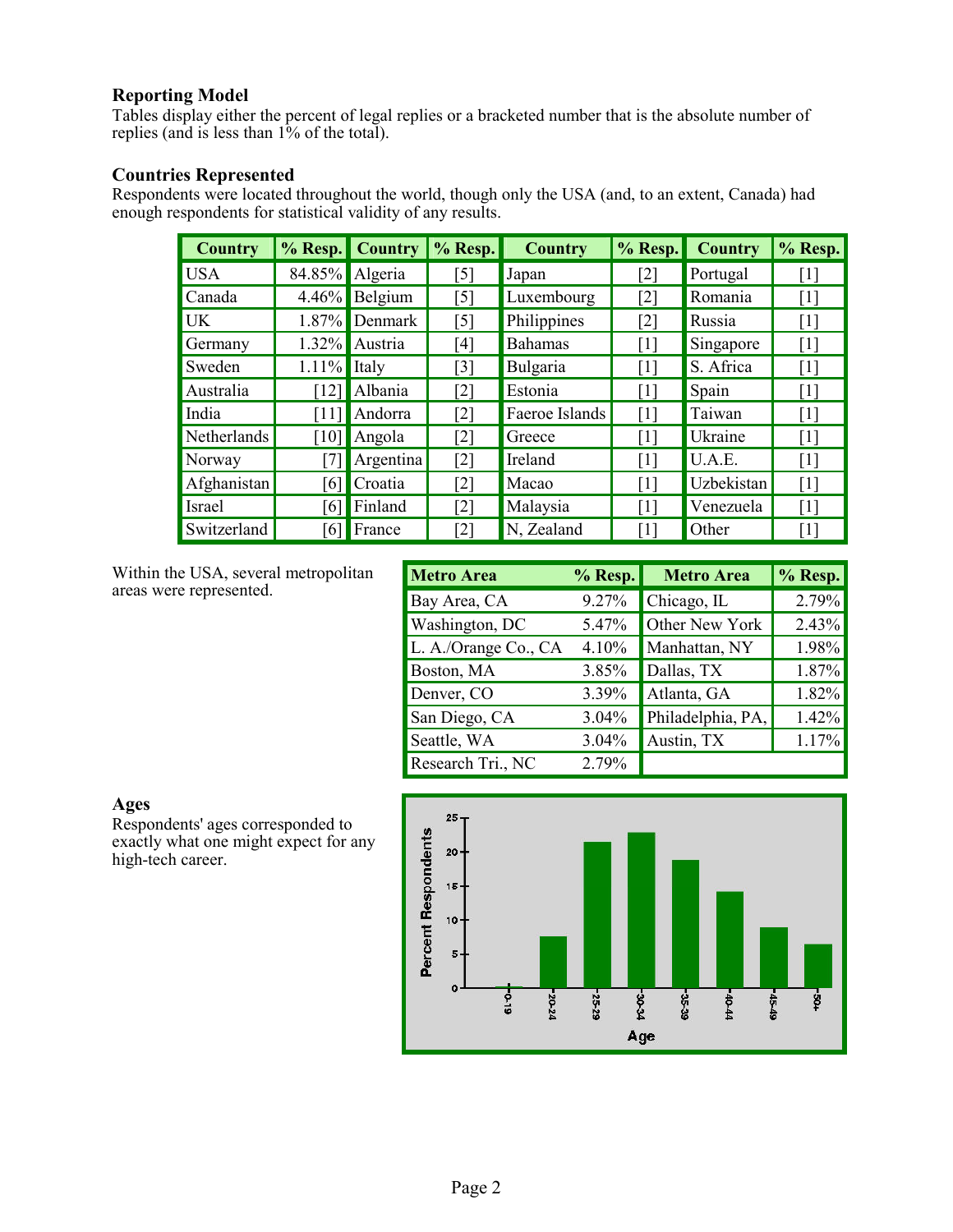#### **Duties**

Respondents report a variety of duties (more than one response was allowed).

| <b>Duty</b>   | % Resp.      | <b>Duty</b>            | % Resp. |
|---------------|--------------|------------------------|---------|
| System Admin. |              | 87.49% Support Engr.   | 25.28%  |
| Security      |              | 47.52% Database        | 20.01%  |
| Network Admin |              | 46.00% Training        | 17.73%  |
| Management    |              | 32.32% Facilities Mgmt | 12.87%  |
| Programmer    | 26.14% Sales |                        | 1.62%   |
| Web Admin.    |              | 25.99% Architecture    | 1.52%   |
| Help desk     |              | 25.63% Project Mgmt.   | 0.51%   |



# **Operating Systems in Use**

Fewer than 5% of the respondents find themselves in a single operating system shop. The rest have multiple operating systems, with an average of over four. See the graph for the big story. Only 5.24% reported ten or more operating systems (OSes) at their shop.

Those operating systems spanned the spectrum of those available.

The big three (Solaris, Windows.\*, and Linux) are used in a whopping 97.8% of shops responding. Linux has moved from off the radar to 66% in just a few years.

| <b>OS</b>    | $\vert\%$ Resp. | <b>OS</b>         | $\frac{9}{6}$ Resp. | <b>OS</b>         | $\sim$ Resp. |
|--------------|-----------------|-------------------|---------------------|-------------------|--------------|
| Solaris      | 78.88% SunOS    |                   |                     | 19.96% Netware    | 5.62%        |
| Linux        | 66.51% IRIX     |                   | 16.51% DOS          |                   | 4.96%        |
| Windows 2000 |                 | 56.94% FreeBSD    |                     | 15.70% SCO Unix   | 4.66%        |
| Windows NT   |                 | 53.39% TruUnix    |                     | 13.48% Other Unix | 3.14%        |
| Windows 95   | 33.79% MacOS    |                   | 12.46% BSDI         |                   | 2.99%        |
| <b>HPUX</b>  |                 | 26.60% MacOS X    |                     | 11.40% NetBSD     | 2.23%        |
| <b>AIX</b>   |                 | $20.67\%$ OpenBSD | 8.46%               |                   |              |

#### **Travel**

Travel is often a vexing part of some positions. Generally, sysadmins don't seem to travel very much (this sort of travel is for support of the business, not for conferences/training).

|        |          | Hours/year   % Resp. Hours/year   % Resp. |          |
|--------|----------|-------------------------------------------|----------|
| $0-19$ | 87.80%   | 80-99                                     | 0.51%    |
| 20-39  | $7.57\%$ | 100-199                                   | 1.02%    |
| 40-59  | 1.58%    | 200-299                                   | 0.36%    |
| 60-79  | 1.12%    | 300-399                                   | $0.05\%$ |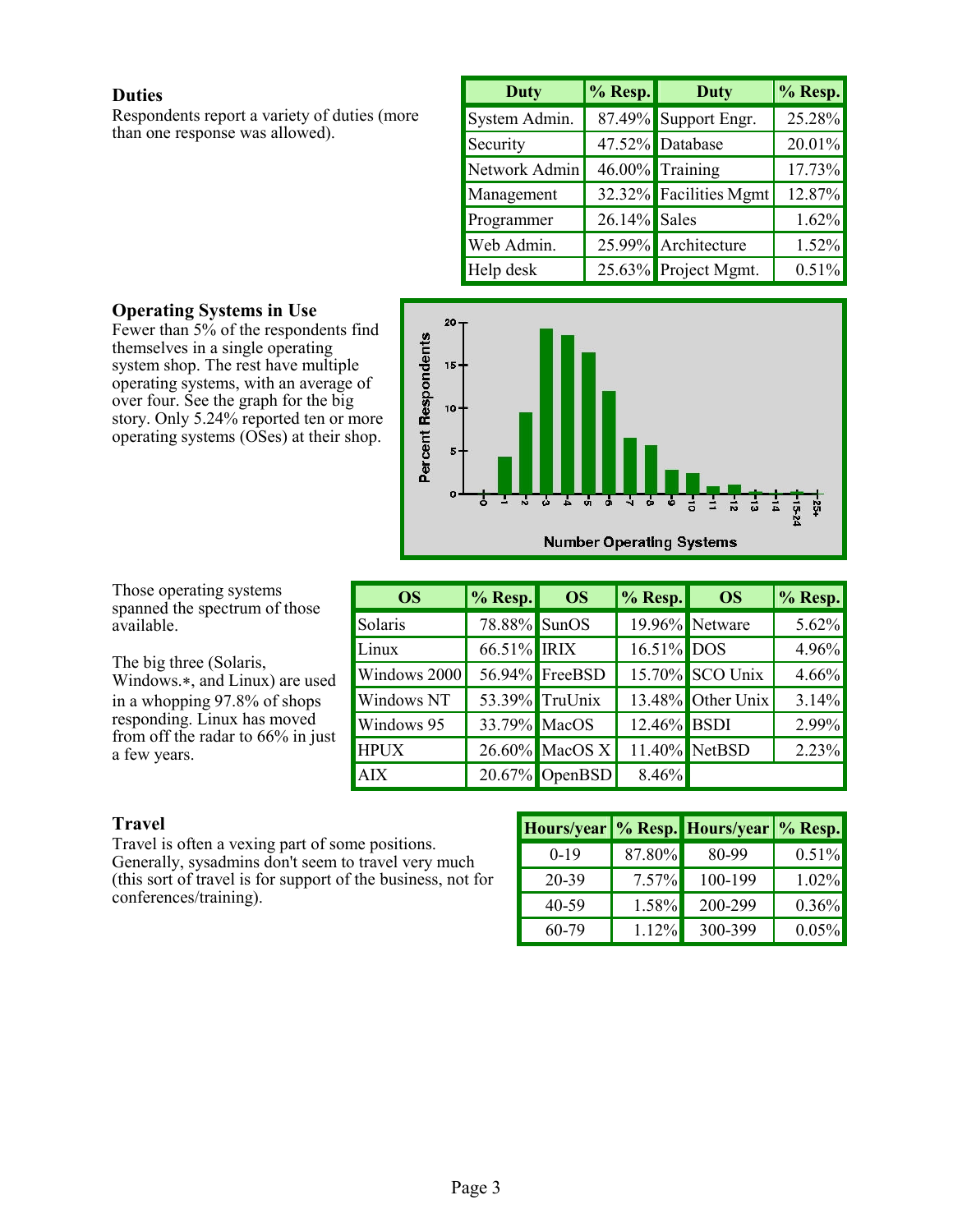#### **SAGE Sysadmin Classifications**

Respondents were asked to self-assess the responsibilities of their primary job in order to show the mappings with the SAGE job levels. Only 5% of them felt their job did not fit within the proper parameters. The remainder broke down this way.

|           | <b>SAGE Job Classification Indices</b>                                                                                                                                                                                                                                                                                                                                                                                                                                                                           |  |  |  |  |  |  |
|-----------|------------------------------------------------------------------------------------------------------------------------------------------------------------------------------------------------------------------------------------------------------------------------------------------------------------------------------------------------------------------------------------------------------------------------------------------------------------------------------------------------------------------|--|--|--|--|--|--|
| % Resp.   | <b>SAGE Job Level</b>                                                                                                                                                                                                                                                                                                                                                                                                                                                                                            |  |  |  |  |  |  |
| 2 2 8 %   | <b>SAGE Level 1:</b> Assist on consulting or engineering projects<br>or the administration of a systems facility. Perform routine<br>tasks under the direction supervision of a more experienced<br>system administrator or consultant. May act as a front-line<br>interface to users and senior system administrators.                                                                                                                                                                                          |  |  |  |  |  |  |
| $10.51\%$ | <b>SAGE Level 2:</b> Assist on consulting or engineering projects<br>or the administration of a systems facility. Work under<br>general supervision of a computer system manager or senior<br>consultant. Carry out more complex tasks with some<br>independence and discretion regarding how to carry out the<br>tasks.                                                                                                                                                                                         |  |  |  |  |  |  |
| 48.68%    | SAGE Level 3: Receive general instructions for<br>assignments from manager and work with independence and<br>discretion regarding how to carry out tasks. Initiate some<br>new responsibilities and help to plan for the future of a<br>facility. Mange the work of junior system administrators,<br>operators, engineers, or consultants. Evaluate and/or<br>recommend purchases and have a strong influence on the<br>purchasing process.                                                                      |  |  |  |  |  |  |
| 33.55%    | <b>SAGE Level 4:</b> Design and manage the computing<br>infrastructure or manage the larger more complex consulting<br>or engineering projects. Work under general direction from<br>senior management. Establish or recommend policies on<br>system use and services. Provide technical lead and/or<br>supervise system administrators, system programmers,<br>engineers, consultants, or others of equivalent seniority.<br>Have purchasing authority and responsibility for purchase<br>decisions and budget. |  |  |  |  |  |  |

#### **Workweek Characterization**

Sysadmins have long complained about long workweeks. The survey asked how many hours per week each respondent worked. Including parttimers, this graph tells the tale. Over half those reporting said they worked more than  $4\overline{5}$  hours/week, with ten percent reporting 60 hours or more! For full-timers, the average workweek was 47.73 hours. This is 20% more than the "USA average 40-hour week."

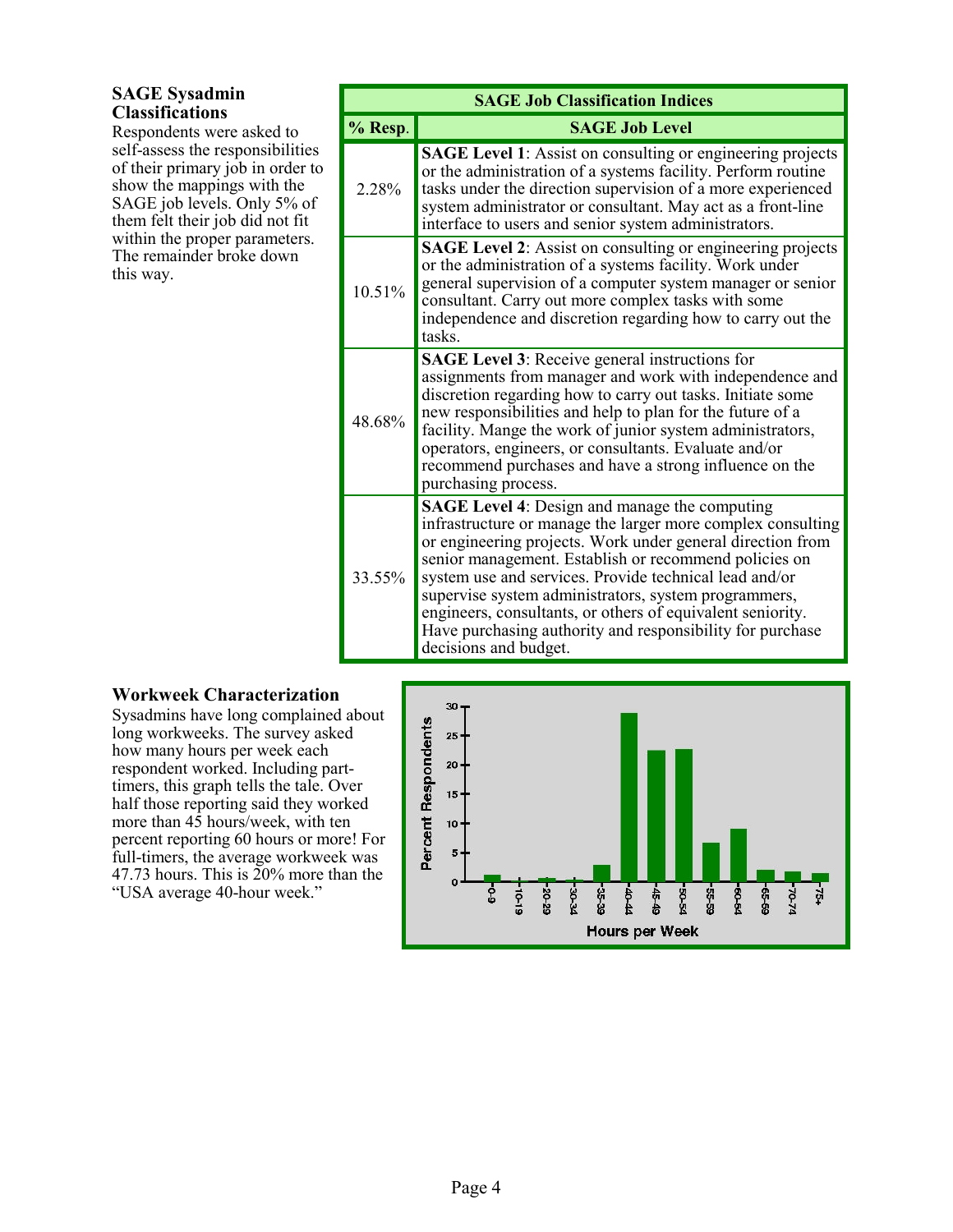Sysadmins must also keep up to date on new developments. The weekly expenditure of time for keeping up is quite dramatic.



#### **Certifications**

Keeping up helps. Many respondents were certified on one or more operating systems.

| <b>Type</b>  | <b>% Resp.</b> Type |                | $% Resp.$ Type |                     | % Resp.            |
|--------------|---------------------|----------------|----------------|---------------------|--------------------|
| Solaris      |                     | 15.10% Netware |                | $2.58\%$ SCO Unix   | $[17]$             |
| Windows NT   | $9.42\%$            | <b>SunOS</b>   |                | 2.58% MacOS         | $[12]$             |
| Linux        | 6.18% IRIX          |                | 2.08% BSDI     |                     | $\lceil 12 \rceil$ |
| Windows 2000 | $4.81\%$ Cisco      |                |                | $1.77\%$ OpenBSD    | [8]                |
| <b>HPUX</b>  | $4.61\%$ DOS        |                |                | $1.57\%$ Other Unix | $[7]$              |
| <b>AIX</b>   |                     | 4.00% TruUnix  |                | $1.11\%$ NetBSD     | $[4]$              |
| Windows 95   |                     | 3.80% FreeBSD  | $1.11\%$ VMS   |                     | [2]                |

#### **Experience**

The "graying" of the sysadmin profession is now easy to see. Here's a graph of years of experience in sysadmin (or very similar work).



#### **Education**

Experience is often backed by education. Just over two thirds  $(67.3\%)$  of those responding have a college degree (in some field). Here's how they break down.

| <b>Type</b>             | % Resp.      | <b>Type</b>                        | % Resp. |
|-------------------------|--------------|------------------------------------|---------|
| Bach deg. (computer)    | 26.66% HS    |                                    | 2.64%   |
| Bach deg.               | 21.48% Ph.D. |                                    | 1.88%   |
| Some college (computer) |              | 12.65% Some tech school (computer) | 1.68%   |
| Masters deg. (computer) |              | $9.75\%$ Less than HS              | $[12]$  |
| Some college            |              | 7.47% Some tech school             | $[10]$  |
| Masters deg.            |              | 7.11% Certificate                  | $[9]$   |
| Assoc deg.              |              | 3.66% Ph.D. (computer)             | [9]     |
| Assoc deg. (computer)   | $3.00\%$     |                                    |         |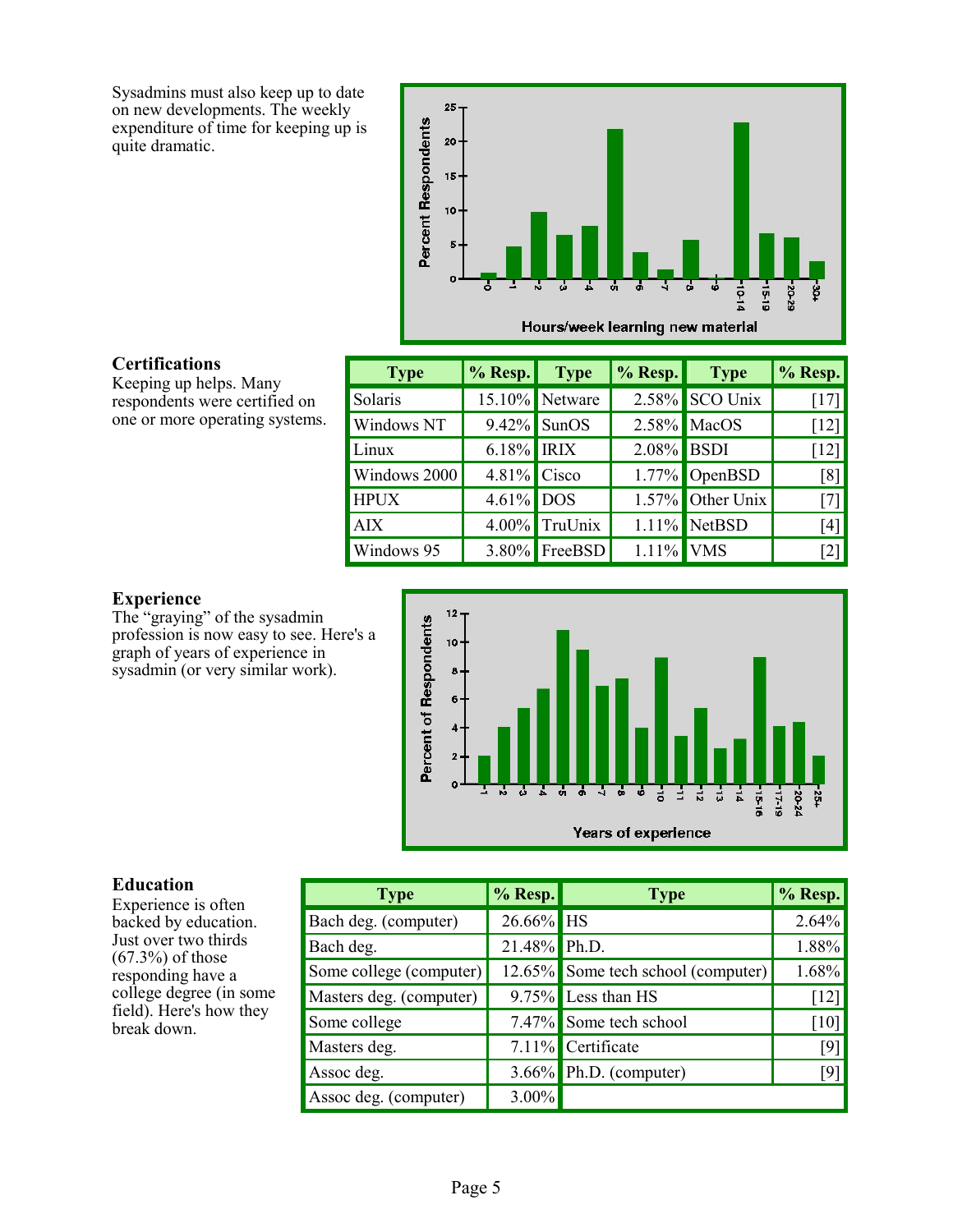Interestingly, only 53% of the professionals surveyed have education with a computer major. Here is a list of how 1,868 respondents categorized their post-high school education (which might or might not have been a formal university experience). A total of 43 other majors are not listed.

| <b>Subject</b>           | % Resp.            | <b>Subject</b>     | % Resp.           | <b>Subject</b>                 | % Resp.           |
|--------------------------|--------------------|--------------------|-------------------|--------------------------------|-------------------|
| Computer (all kinds)     |                    | 52.62% Literature  | $[12]$            | Finance                        | $[3]$             |
| Elec. Engr./Electronics  |                    | $6.10\%$ Geography | [10]              | <b>International relations</b> | $\lceil 3 \rceil$ |
| Mathematics              | $4.87\%$           | English            | [10]              | Law                            | $\lceil 3 \rceil$ |
| Engineering (misc.)      | $4.39\%$           | Astronomy          | [10]              | Religion                       | $\lceil 3 \rceil$ |
| Physics                  | $3.69\%$           | Medical/Health     | [9]               | Library Science                | $[3]$             |
| <b>Business</b>          |                    | 3.53% Geophysics   | [8]               | <b>MBA</b>                     | $[3]$             |
| Chemical & Chem. Eng.    |                    | $2.73\%$ Geology   | [8]               | Theater                        | $[3]$             |
| Psychology               |                    | 1.77% Aeronautics  | [8]               | Aviation                       | $[3]$             |
| Economics                |                    | 1.66% Linguistics  | [8]               | Civil Engr.                    | $[2]$             |
| <b>Biology</b>           | $1.55\%$           | Anthropology       | [7]               | Ceramics                       | $[2]$             |
| Communications           | 1.18%              | "General"          | [7]               | All graphic arts               | $\lceil 2 \rceil$ |
| Philosophy               | $1.07\%$           | Social sciences    | [7]               | Journalism                     | $\lceil 2 \rceil$ |
| <b>Political Science</b> | $1.02\%$           | Art (all kinds)    | [7]               | Meteorology                    | $\lceil 2 \rceil$ |
| Misc. Science            | $1.02\%$           | Accounting         | [6]               | Advertising                    | $\lceil 1 \rceil$ |
| Music                    | [18]               | Architecture       | $\lceil 5 \rceil$ | Genetics                       | [1]               |
| History                  | [18]               | Management         | $\lceil 5 \rceil$ | All automotive                 | [1]               |
| Education                | $\lceil 15 \rceil$ | <b>Broadcast</b>   | [4]               | Hospitality                    | $\lceil 1 \rceil$ |
| Fine Arts                | [14]               | Industrial         | [4]               | Criminal Justice               | $\lceil 1 \rceil$ |

#### **How Did They Learn System Administration?**

97% of he respondents attribute their knowledge to one of seven standard techniques.

| <b>How Sysadmins Learn</b> |               |                                        |            |  |  |  |
|----------------------------|---------------|----------------------------------------|------------|--|--|--|
| <b>Methodology</b>         | $\%$ Resp.    | <b>Methodology</b>                     | $\%$ Resp. |  |  |  |
| On-the-job Training        |               | 84.95% Univ/College curriculum         | 13.88%     |  |  |  |
| Self-taught                |               | 83.64% Certification program           | 11.04%     |  |  |  |
| Learned from friend        |               | 48.58% Non-degree Univ/College courses | 9.22%      |  |  |  |
| Formal courses             | 28.27% Other* |                                        | $3.04\%$   |  |  |  |
| Conference courses         | 25.18%        |                                        |            |  |  |  |

#### **Loyalty**

The dot-com and dot-bomb boom/bust cycle severely strained the notion of "loyalty to an employer." Only 18.4% of those who responded say they have been with their currently employer for seven years or more.

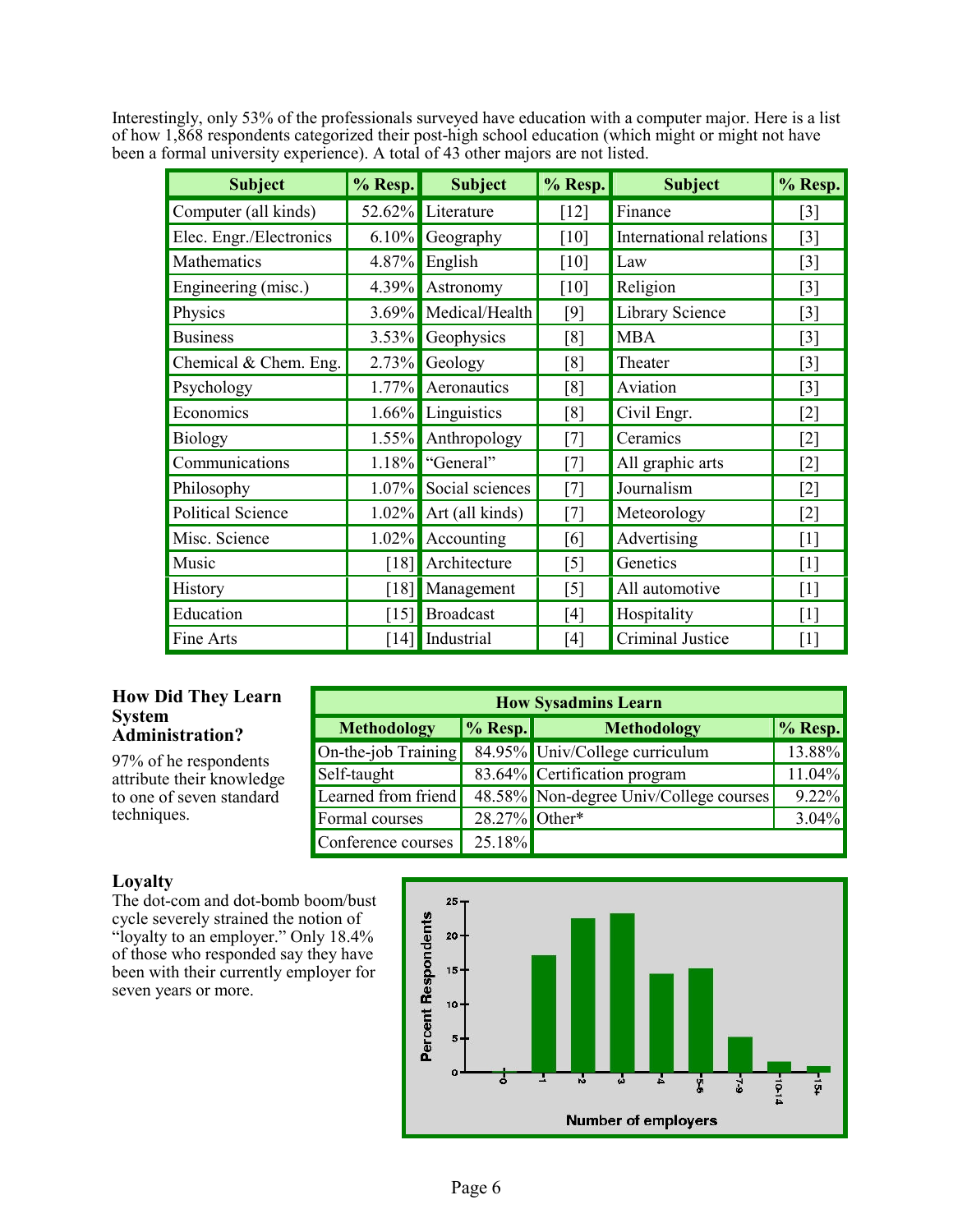Looked at another way, it's clear that sysadmins move around to different jobs. Here is a chart that reveals the number of employers a typical sysadmin has had.



As far as loyalty, the survey asked what would make people wish to change jobs.

These results are reflected the other way, too. When asked if their organization has difficulty filling sysadmin positions, 43% of the respondents replied in the affirmative (though 18% were not sure).

| <b>Inducement</b>         | % Resp. | <b>Inducement</b>        | % Resp.           |
|---------------------------|---------|--------------------------|-------------------|
| Higher pay                | 81.10%  | Better challenge         | $[7]$             |
| <b>Better</b> location    | 71.68%  | Better education         | [6]               |
| Work type/responsibility  | 62.61%  | Better on call policy    | $[4]$             |
| <b>Benefits</b>           | 50.30%  | Open Source Software     | $[4]$             |
| Atmosphere                | 44.53%  | Better hardware          | $\lceil 3 \rceil$ |
| Security                  | 43.41%  | Better dress code        | $\lceil 3 \rceil$ |
| Stability                 | 42.91%  | Better vacation          | $[2]$             |
| Hours                     | 40.43%  | More fun                 | $[2]$             |
| Organizational reputation | 28.12%  | <b>Better</b> mission    | $\lceil 2 \rceil$ |
| Faster advancement        | 20.92%  | Better social activities | $\lceil 2 \rceil$ |
| Workload                  | 20.87%  | Travel to LISA           | $\lceil 1 \rceil$ |
| Better training           | 1.47%   | A certification program  | $\lceil 1 \rceil$ |
| Better telecommuting      | [15]    | Less Microsoft           | $\lceil 1 \rceil$ |
| Better colleagues         | $[9]$   | A childcare program      | $\lceil 1 \rceil$ |
| Less travel               | [7]     | Better culture           | $\lceil 1 \rceil$ |

#### **Future Expectations**

Longevity expectations: 75.8% of respondents report that they expect to be in system administration in five years. Both genders responded at approximately the same level.

#### **Organization Membership**

Professionally, almost three quarters (73.3%) of the respondents belong to some professional organization. Not surprisingly, 70% belong to USENIX.

| Org.        | $\frac{9}{6}$ Resp. | Org.             | % Resp. |
|-------------|---------------------|------------------|---------|
| Usenix      | 69.66% SANS         |                  | 10      |
| <b>IEEE</b> | 7.70%               | BayLISA          | 151     |
| <b>ACM</b>  | 7.55%               | ISC <sub>2</sub> | 14 I    |
| <b>ISSA</b> | $\lceil 13 \rceil$  | <b>DECUS</b>     |         |
| Interex     | [12]                |                  |         |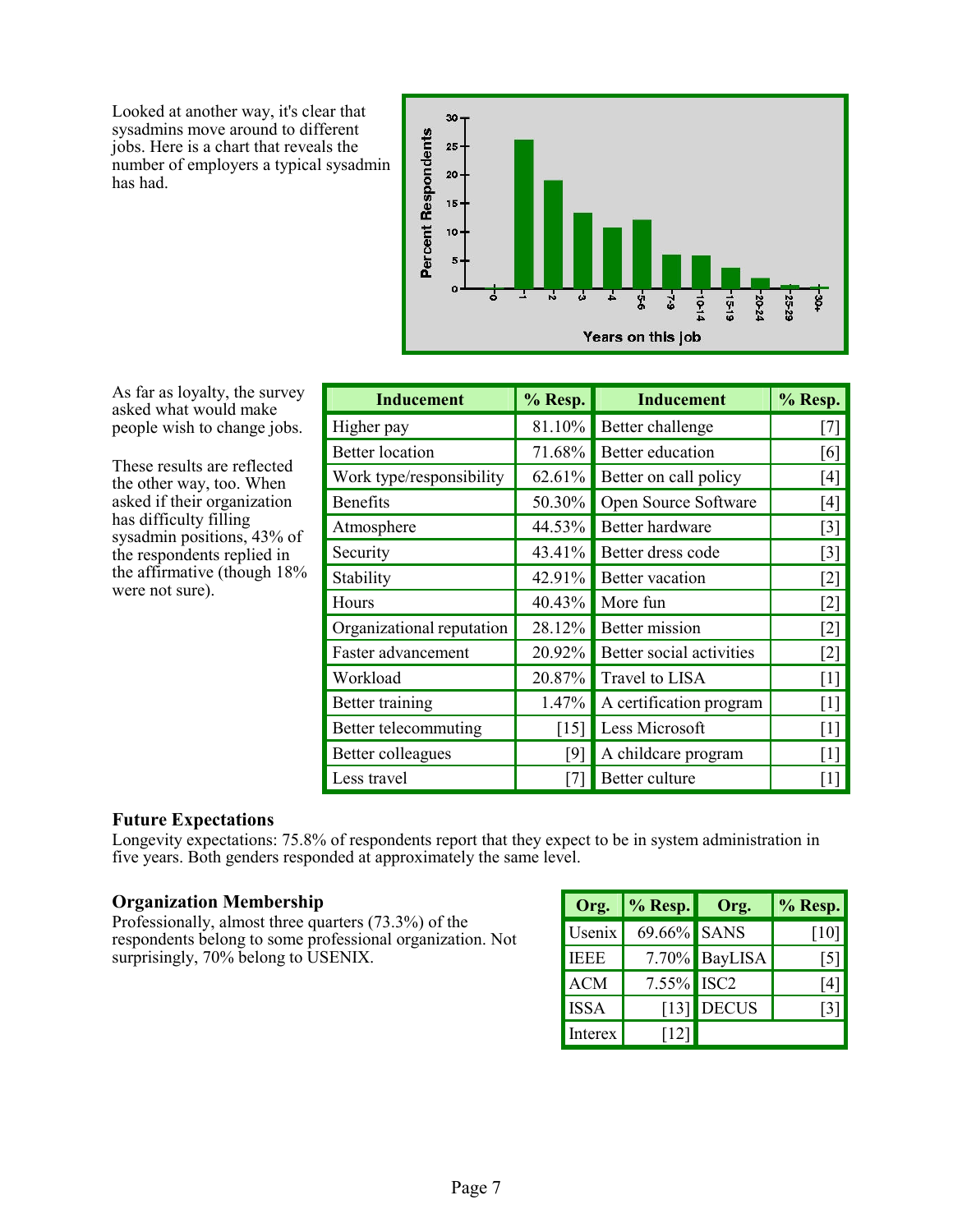| <b>Industries</b>                      | <b>Industry</b>                  | % Resp.          | <b>Industry</b>                   | % Resp.                                                                                                      |
|----------------------------------------|----------------------------------|------------------|-----------------------------------|--------------------------------------------------------------------------------------------------------------|
| <b>Represented</b><br>Roughly 89.5% of | Education: College/University    |                  | 20.34% Biotechnology              | 1.37%                                                                                                        |
| the respondents                        | IT: ISP/ASP                      |                  | 9.41% Not-for-Profit              | 1.32%                                                                                                        |
| work at a single<br>job; 10.5% have    | IT: Software Development         |                  | 7.07% Advert, PR, Comm, or Mktg   | 1.12%                                                                                                        |
| multiple                               | Telecommunications               |                  | 7.07% Entertainment               | 1.12%                                                                                                        |
| employers (many<br>consultants, e.g.,  | IT: Consulting                   |                  | 6.05% Military                    | 1.02%                                                                                                        |
| would have more                        | Manufacturing                    |                  | $5.24\%$ Publishing               | $[19]$                                                                                                       |
| than one                               | Fed. Govt. - Non-Military        |                  | 4.17% Mining/Energy Prod          | $[15]$                                                                                                       |
| employer). Over<br>98% were able to    | Consulting & Bus. Services       |                  | 3.86% Pharmaceuticals             | $[14]$                                                                                                       |
| categorize their                       | IT: Other                        | $3.71\%$ Utility |                                   | $[13]$                                                                                                       |
| employment into<br>these industries.   | Securities, Stk Exch, Finance    |                  | 3.15% Transportation              | $[11]$                                                                                                       |
|                                        | Engineering                      |                  | 3.05% Travel/Recreation           | [9]                                                                                                          |
|                                        | Bank, Insur, & Real Estate       |                  | 2.85% Ag/Envir.Svcs/Mining/Energy | $[7]$                                                                                                        |
|                                        | Health Care, Medicine            |                  | 2.59% Education: Elem./Secondary  | $[7]$                                                                                                        |
|                                        | Research                         | $2.54\%$ Legal   |                                   | $[5]$                                                                                                        |
|                                        | Aerospace                        |                  | 2.34% Real Estate                 | $[4] % \includegraphics[width=0.9\columnwidth]{figures/fig_4} \caption{A=}\ \vspace{-.1cm} \label{fig:4}} %$ |
|                                        | Retail and Wholesale Trade       | 1.78%            | Construction                      | $[3]$                                                                                                        |
|                                        | None of These                    | 1.73%            | Wholesale                         | $[3]$                                                                                                        |
|                                        | <b>State or Local Government</b> | 1.53%            |                                   |                                                                                                              |

Company sizes vary. Most respondents work for medium-size and larger companies.



# **Salary and Benefit Information**

A quick rundown of the salary rules:

- 85.35% of respondents are not paid for overtime
- 90.94 of respondents are not paid for "night" work
- 71.77% of respondents are occasionally required to be "on-call"
- Only 14.35% of respondents are paid to be "on-call"
- 44.64% of respondents receive some sort of stock bonus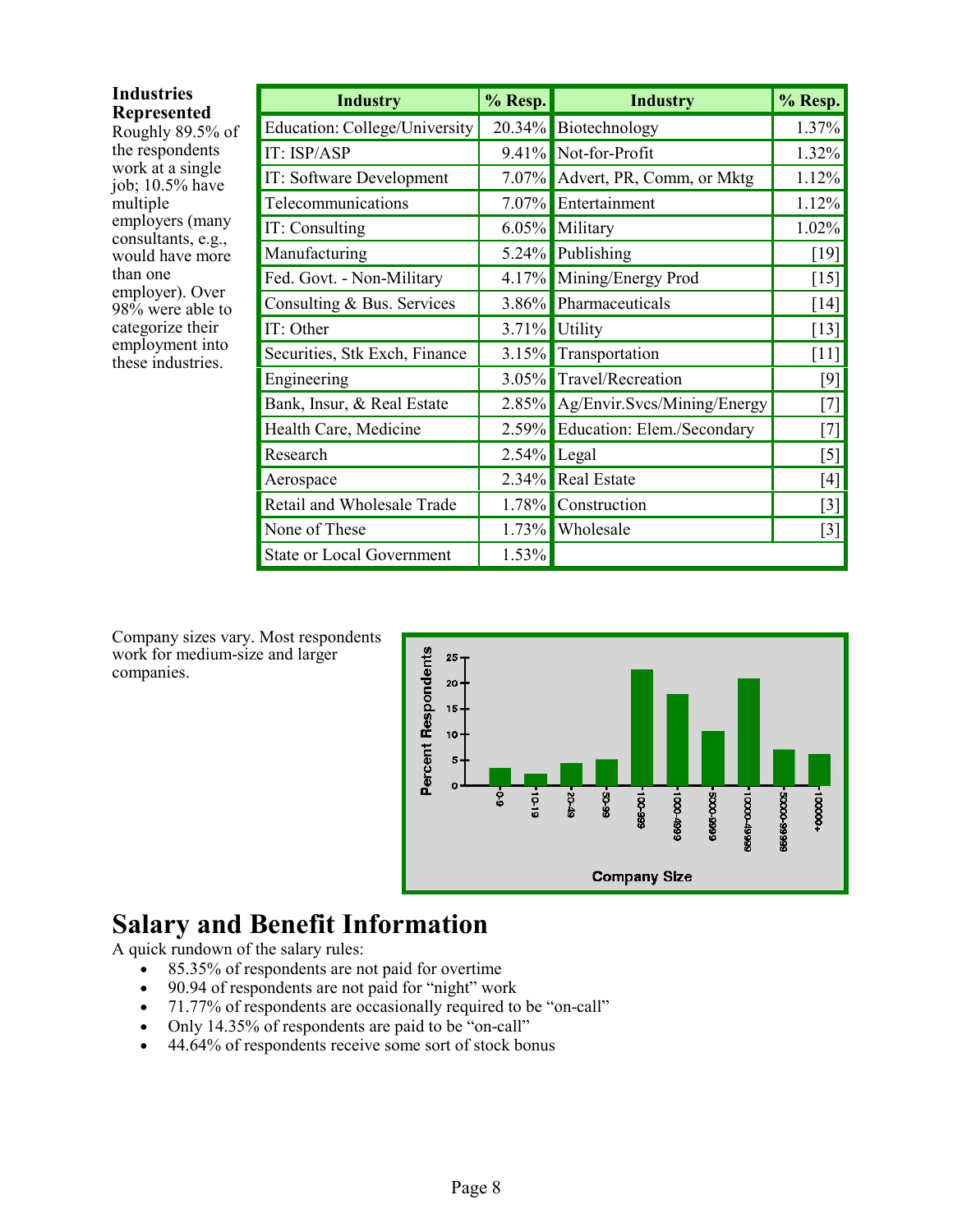#### **Raise Summary**

Here's an overall chart of last year's raises, calculated against base salary. The average raise for full-timers was 6.89%.

While this does not include "experience" levels, it does show that no gender gap seems to exist for raises in this survey.

Here's a graphical representation of the spread of raises for 2001.

| % Increase   Overall   Male   Female |      |      |      | % Increase   Overall   Male   Female |     |     |     |
|--------------------------------------|------|------|------|--------------------------------------|-----|-----|-----|
| $0-1.99$                             | 113  | 11.0 | 13.5 | 12-13.99                             | 4.5 | 4.4 | 5.2 |
| 2-3.99                               | 20.7 | 20.9 | 19.4 | 14-15.99                             | 2.3 | 2.3 | 2.6 |
| 4-5.99                               | 24.6 | 24.1 | 28.4 | 16-17.99                             | 2.3 | 2.3 | 2.6 |
| 6-7.99                               | 11.9 | 12.8 | 3.9  | 18-19.99                             | 12  | 11  | 19  |
| 8-9.99                               | 10.1 | 10.1 | 10.3 | 20-29.99                             | 43  | 4.2 | 4.5 |
| 10-11.99                             | 5.1  | 5.1  | 5.2  | $30+$                                | 1.8 | 17  | 2.6 |



#### **Bonus Summary**

Sometimes, companies give a one time financial reward (a "bonus") instead of an ongoing increase in compensation (a "pay raise"). Over  $37\%$  of the respondents reported receiving a bonus; the

| <b>Salary Bonus from Year to Year</b> |                                  |      |      |               |                         |      |      |  |
|---------------------------------------|----------------------------------|------|------|---------------|-------------------------|------|------|--|
| <b>Bonus</b>                          | <b>Overall   Male   Female  </b> |      |      | <b>Bonus</b>  | Overall   Male   Female |      |      |  |
| 1-499                                 | 4.9                              | 5.1  | 2.7  | 5,000-9,999   | 26.2                    | 26.7 | 219  |  |
| 500-999                               | 77                               | 7.4  | 11.0 | 10,000-19,999 | 15.2                    | 15.4 | 13.7 |  |
| 1,000-1,999                           | 12.0                             | 11.9 | 12.3 | 20,000-29,999 | 4.5                     | 4.4  | 5.5  |  |
| 2,000-2,999                           | 12.4                             | 11.3 | 219  | $30,000+$     | 1.2                     | 1.4  | 0.0  |  |
| 3,000-4,999                           | 15.9                             | 16.4 | 11.0 |               |                         |      |      |  |

average size was US\$6,005. This chart shows the rate of pay increase given a certain bonus size (bonuses over 30,000 were considered extraordinary and are omitted).

Up to a point, bigger bonuses seem to be tied to larger pay raises, too. The sample size isn't large enough to draw a strong conclusion, but this seems to be a (nice) trend. Here are the reasons people cited for receiving bonuses. Almost 75% of the respondents who

| <b>Reason</b>                  | $%$ Cited          | <b>Reason</b>                   | % Cited           |
|--------------------------------|--------------------|---------------------------------|-------------------|
| Performance bonus              |                    | 22.85% Degree-earning bonus     | [2]               |
| Organization performance bonus |                    | 15.91% On call/pager bonus      | 171               |
| Group performance bonus        |                    | 10.08% Christmas bonus          | [4]               |
| Project bonus                  |                    | 4.66% Overtime bonus            | $\lceil 3 \rceil$ |
| Recruiting bonus               |                    | 4.41% Referral of recruit bonus | [2]               |
| Bonus for staying with company |                    | 3.34% Management bonus          | [2]               |
| Exercising stock options       |                    | 1.37% Union-caused bonus        |                   |
| Certification bonus            | $\lceil 10 \rceil$ |                                 |                   |

received bonuses report a bonus size of 5-30%.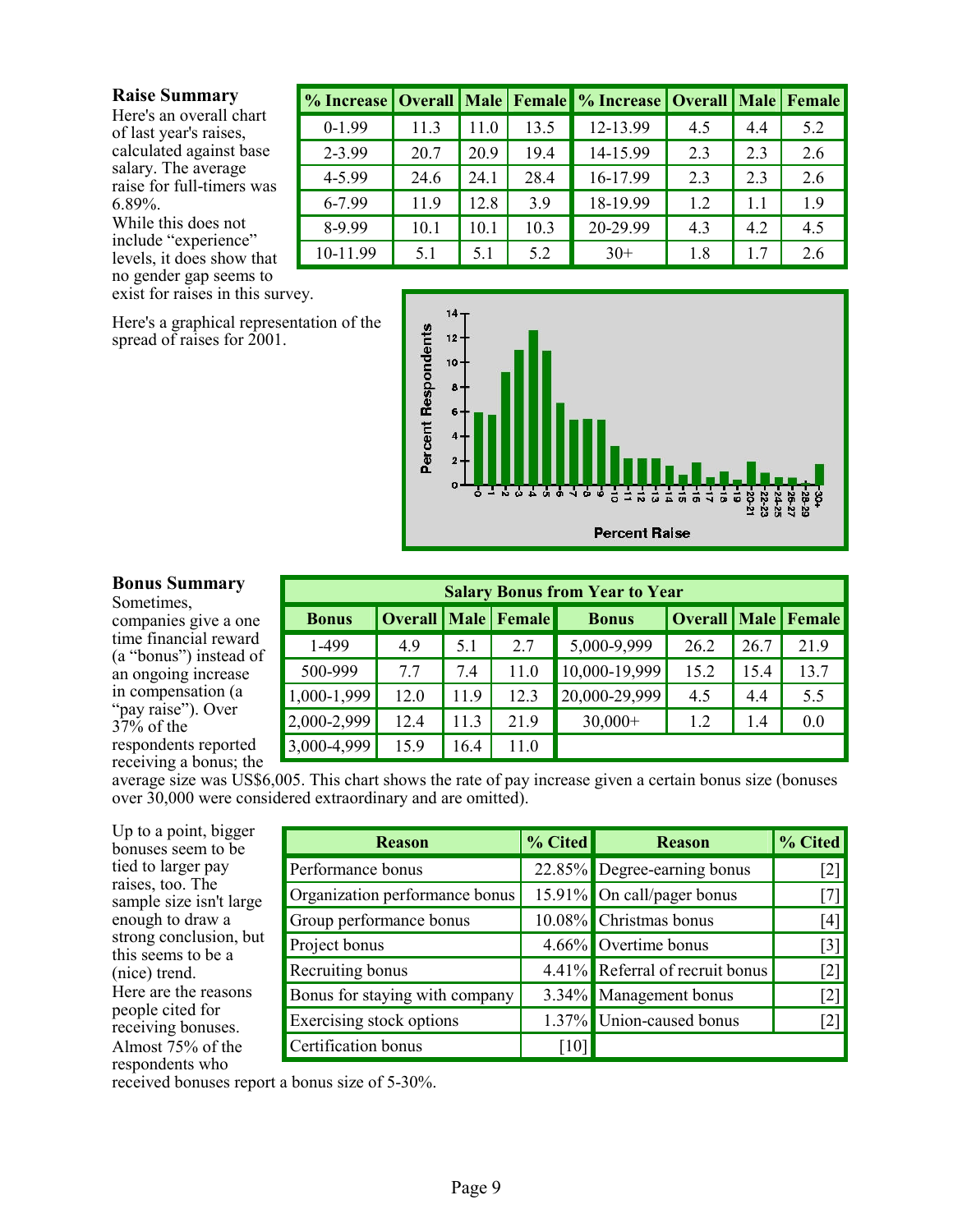#### **Working More: More Rewards?**

Does working more imply getting a bigger raise? This table suggests that such a thing is potentially possible. If one treats the "<30" works as 15 hours per week, there is a 0.846 correlation between hours worked and percent increase. Maybe hard workers *are* rewarded.

| Hours per week vs. Salary increase |      |                                                     |       |      |      |  |
|------------------------------------|------|-----------------------------------------------------|-------|------|------|--|
|                                    |      | Hours   % Incr   % Resp.   Hours   % Incr   % Resp. |       |      |      |  |
| $30$                               | 5.80 | 10                                                  | 50-54 | 7.67 | 23.1 |  |
| $30-39$                            | 7.39 | 31                                                  | 55-59 | 8.42 | 72   |  |
| 40-44                              | 6.90 | 28.6                                                | 60-64 | 777  | 89   |  |
| 45-49                              | 6.99 | 23.1                                                | $65+$ | 9 14 | 5.0  |  |

Are hard workers also rewarded with bonuses?

The "Total" column tells how many respondents (both part- and full-time) are included in the row. The "0" column seems to imply that those who work more hours seem to get a bit more bonus

consideration. Overall, larger bonus numbers tend to favor those with more hours.

#### **Unemployment**

Not everything is roses, though. Over 11% of the respondents were unemployed for at least one week during 2001. Here is a chart showing how many weeks they were out of work.

| <b>Weeks</b>   | $\frac{\frac{1}{2}}{\text{Unemp}}$ | <b>Weeks</b> | $\frac{\%}{\text{Unemp}}$ | <b>Weeks</b> | $\frac{\%}{\%}$ | <b>Weeks</b> | $\frac{6}{2}$<br>Vnemp |
|----------------|------------------------------------|--------------|---------------------------|--------------|-----------------|--------------|------------------------|
|                | 3.72%                              | 6            | $9.30\%$                  | 11           |                 | 20-29        | 8.37%                  |
| $\overline{2}$ | $6.51\%$                           |              | $1.86\%$                  | 12           | 12.56%          | $30 - 51$    | 6.98%                  |
| 3              | $6.98\%$                           | 8            | 11.16%                    | 13           | 1.86%           | $52+$        | $[1]$                  |
| $\overline{4}$ | 12.56%                             | 9            | 2.79%                     | 14           | 1.40%           |              |                        |
| 5              | 3.26%                              | 10           | 4.19%                     | 15-19        | 5.58%           |              |                        |

**Hours Worked vs. Bonus Received Bonus 0 1-999 1000-1999 2000-4999 5000-9999 10000+ Total** 

0-39.99 Hr/wk 75.0%  $2.0\%$  0.0% 10.0% 8.0% 5.0% 5.2% 40-49.99 Hr/wk 60.7% 5.5% 5.4% 12.0% 8.3% 8.1% 51.2% 50-59.99 Hr/wk 57.7% 4.6% 3.9% 9.4% 12.8% 11.5% 29.3% 60+ Hr/wk 58.2% 2.9% 4.4% 9.5% 10.5% 14.5% 14.3% Total  $\begin{bmatrix} 60.2\% \end{bmatrix}$  4.7% 4.5% 10.8% 9.9% 9.9% 100.0%

#### **Traditional Time Off**

Like most professions, system administrators usually get some paid vacation and some holidays. While 1.2% of those reporting say they have unlimited vacation (and 4.3% get no vacation), 94.5% receive annual leave. Here are charts showing how many days of paid vacation those 94.5% receive and the number of paid holidays reported.

| <b>Vacation Days</b> |                                           |           |        |  |  |  |
|----------------------|-------------------------------------------|-----------|--------|--|--|--|
|                      | $\#$ Days $\%$ Resp. $\#$ Days $\%$ Resp. |           |        |  |  |  |
| $0 - 4$              | 0.43%                                     | $15-19$   | 30.04% |  |  |  |
| 5-9                  | 1.84%                                     | $20 - 24$ | 25.50% |  |  |  |
| $10 - 14$            | 28.85%                                    | $25+$     | 13 34% |  |  |  |

Sick days are another standard way of using time off. Of those responding, 17.9% receive no sick days while 26.9% (!) receive

| <b>Sick Days</b> |                                     |             |        |  |  |
|------------------|-------------------------------------|-------------|--------|--|--|
|                  | # Days   % Resp.   # Days   % Resp. |             |        |  |  |
| $0 - 4$          |                                     | 1.29% 15-19 | 30.04% |  |  |
| $5-9$            | 2.13%                               | $20 - 24$   | 25 23% |  |  |
| 10-14            | 32.44%                              | $25+$       | 8.87%  |  |  |

unlimited sick days. Of the remaining, here is how their sick day allocation breaks down.

| <b>Paid Holidays</b> |                                     |           |        |  |  |  |
|----------------------|-------------------------------------|-----------|--------|--|--|--|
|                      | # Days   % Resp.   # Days   % Resp. |           |        |  |  |  |
| $\mathbf{0}$         | 5.15%                               | $8-9$     | 20.40% |  |  |  |
|                      | 0.05%                               | $10 - 11$ | 31.16% |  |  |  |
| 2                    | 0.41%                               | $12 - 14$ | 14.53% |  |  |  |
| $3-4$                | 1.94%                               | $15+$     | 4.44%  |  |  |  |
| $5 - 7$              | 21.93%                              |           |        |  |  |  |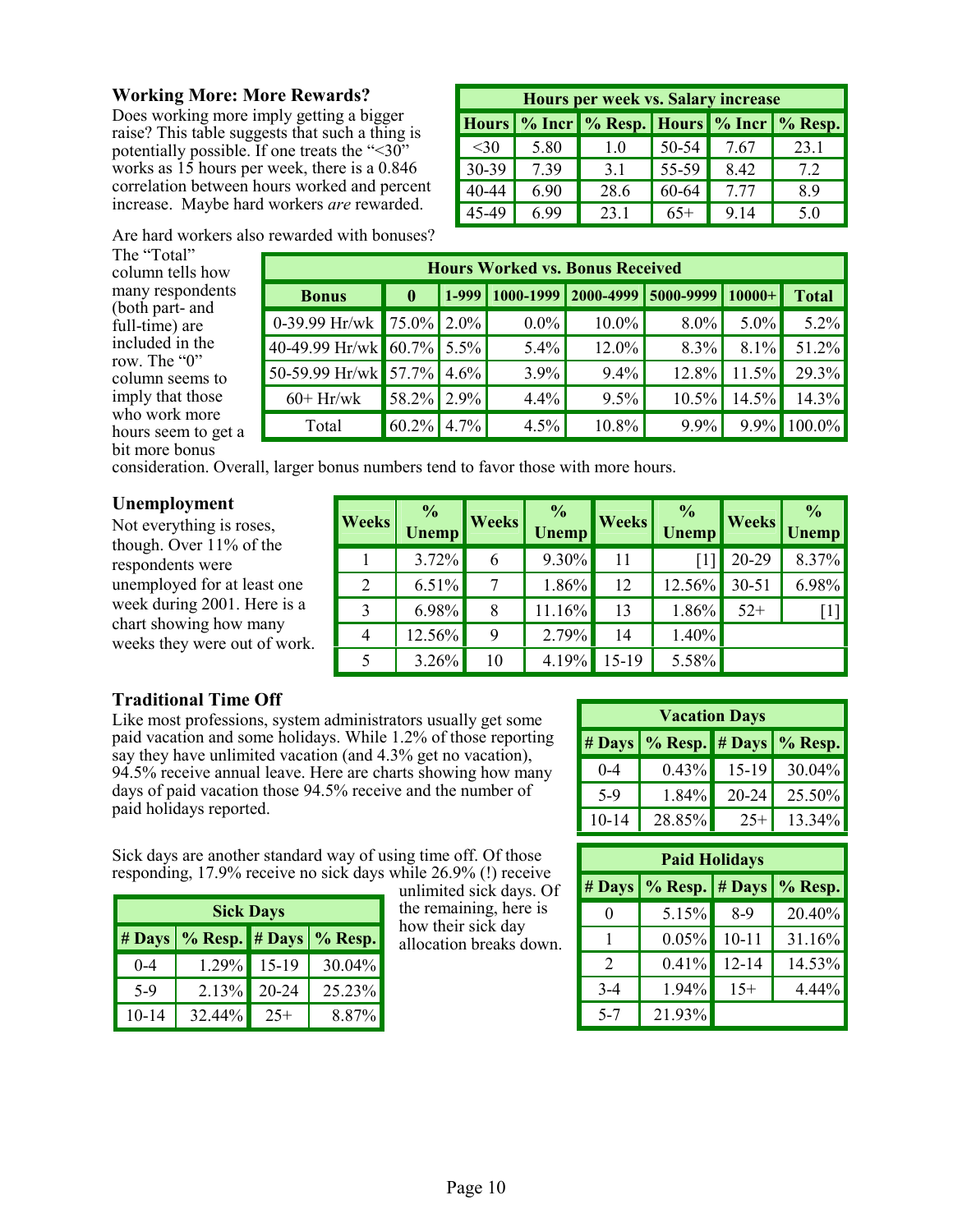#### **Benefits**

Insurance coverage looks like this for our respondents.

| <b>Insurance Coverage</b> |        |                                               |        |  |  |  |
|---------------------------|--------|-----------------------------------------------|--------|--|--|--|
| <b>Insurance Type</b>     |        | <b>Fully Paid   Partially Paid   Not Paid</b> |        |  |  |  |
| Health Insurance          | 25.29% | 64.89%                                        | 9.82%  |  |  |  |
| Dental Insurance          | 22.65% | 58.17%                                        | 19.19% |  |  |  |
| Vision Insurance          | 18.36% | 50.46%                                        | 31.18% |  |  |  |
| Life Insurance            | 31.64% | 46.03%                                        | 22.33% |  |  |  |
| Disability Insurance      | 22.65% | 58.17%                                        | 19.19% |  |  |  |

Respondents also reported on receiving these extra benefits.

| <b>Traditional Benefits</b> |         |                                |         |  |  |  |
|-----------------------------|---------|--------------------------------|---------|--|--|--|
| <b>Benefit</b>              | % Resp. | <b>Benefit</b>                 | % Resp. |  |  |  |
| Tuition assistance          |         | 52.33% Association memberships | 25.03%  |  |  |  |
| Flex time                   |         | 42.45% Childcare               | 5.52%   |  |  |  |
| Telecommuting               |         | 34.30% Comp time               | 15      |  |  |  |
| Stock ownership plan        |         | 29.48% Gym/Health club         | [8]     |  |  |  |

Respondents specifically cited these benefits (that they did receive) as being important to them.

| <b>Benefit</b>                     | % Resp             | <b>Benefit</b>                  | % Resp.            |
|------------------------------------|--------------------|---------------------------------|--------------------|
| Flextime                           |                    | 7.70% Vacation/sabbatical       | $\lceil 11 \rceil$ |
| Discounts/Free merchandise         |                    | 4.41% Transportation/parking    | $[10]$             |
| Strong co-workers/management       |                    | 3.70% Culture                   | $[10]$             |
| Free food of all types             |                    | 3.44% General benefits          | [9]                |
| Telecommuting                      | 3.19%              | Fun                             | [8]                |
| Relaxing/laid-back culture         |                    | 2.18% Good challenge            | [8]                |
| Academic environment               |                    | 1.98% Use of open source        | [7]                |
| Casual dress code                  |                    | 1.98% Social activities         | [7]                |
| Cell phone, home computer/internet |                    | 1.93% Movies/entertainment      | [6]                |
| Flexibility/freedom                |                    | 1.82% Good facilities           | [6]                |
| Health club                        |                    | 1.72% Travel/cruises            | [6]                |
| Fabulous location                  |                    | 1.22% Stability/job security    | [6]                |
| Single office                      | $1.06\%$           | Compensation                    | $[5]$              |
| High speed internet                | $1.01\%$           | Commuting                       | $[5]$              |
| Freedom                            | [19]               | Company car                     | $\lceil 3 \rceil$  |
| Casual environment                 | [19]               | Small co. environment           | $[2]$              |
| Comp time                          | [18]               | Child care                      | $[2]$              |
| Education                          |                    | $\lceil 15 \rceil$ Good pension | $\lceil 1 \rceil$  |
| Respect/trust                      | $\lceil 14 \rceil$ | Dynamic environment             | $\lceil 1 \rceil$  |
| Tuition payments                   | $\lceil 14 \rceil$ | Dogs allowed at company         | $[1]$              |
| Technology/networks                | [14]               |                                 |                    |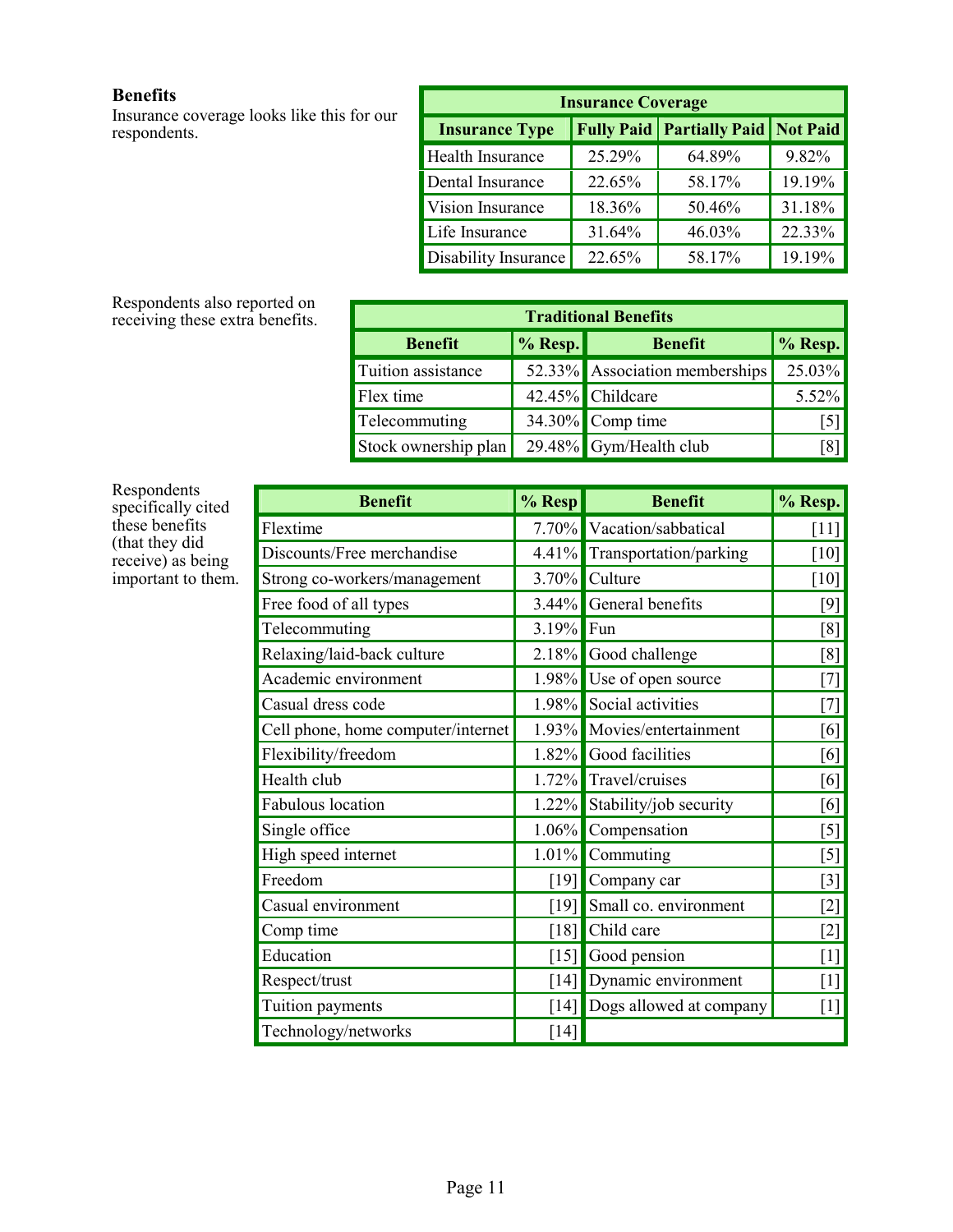#### **Salaries vs. Experience**

Experience counts. Those with less than three years of experience report incomes that average at least \$33,000 less than those with ten years while the next ten years brings only a \$5,500 average gain (thus demonstrating salary compression). The charts here and below show **total** compensation (after last year's raises) vs. experience. This particular table summarizes the experience vs. salary numbers.

| <b>Computer Experience vs. Salary and Increase</b> |                |             |       |                    |  |  |  |  |
|----------------------------------------------------|----------------|-------------|-------|--------------------|--|--|--|--|
| <b>Exp Range</b>                                   | <b>Avg Sal</b> | $\log$ Incr |       | S Incr. % in range |  |  |  |  |
| $1 - 2$                                            | 56,697         | 7.6         | 4,335 | 5.5                |  |  |  |  |
| $3-4$                                              | 66,981         | 8.1         | 5,420 | 11.1               |  |  |  |  |
| $5-6$                                              | 79,828         | 8.8         | 7,058 | 21.1               |  |  |  |  |
| $7 - 8$                                            | 87,158         | 6.9         | 6,045 | 13.9               |  |  |  |  |
| $9-10$                                             | 90,087         | 7.1         | 6,381 | 14.0               |  |  |  |  |
| $11 - 15$                                          | 93,509         | 6.5         | 6,051 | 22.6               |  |  |  |  |
| 16-19                                              | 96,434         | 5.8         | 5,597 | 5.6                |  |  |  |  |
| $20+$                                              | 97,002         | 6.2         | 6,008 | 6.1                |  |  |  |  |

The graphs that follow, however, are probably more illuminating, since they enable you to pinpoint just where you stand in the (almost) bell curve of salaries for those with similar experience. Each graph shows the (usually bell curve-like) breakdown for salary distribution for various levels of experience. The mean salary is also shown, but the graphic distribution probably gives more information.

Those first couple years of experience really do add on to the salary. The mean is up 17% and the mode has moved US\$10,000 to the better!

 $25 -$ Mean: 56697 20 15 10 ᅉ  $\infty$ **DOOCE** 00005 0000# 88000 00002  $\overline{8}$ **DOODL** 20000 **cooc** 0000 00005 00009  $\overline{8}$ Annual Salary for 1-2.99 Experience





Another US\$10K move in the mode, with the next increment looking strong, as well. Experience really makes a different in the first few years.

Page 12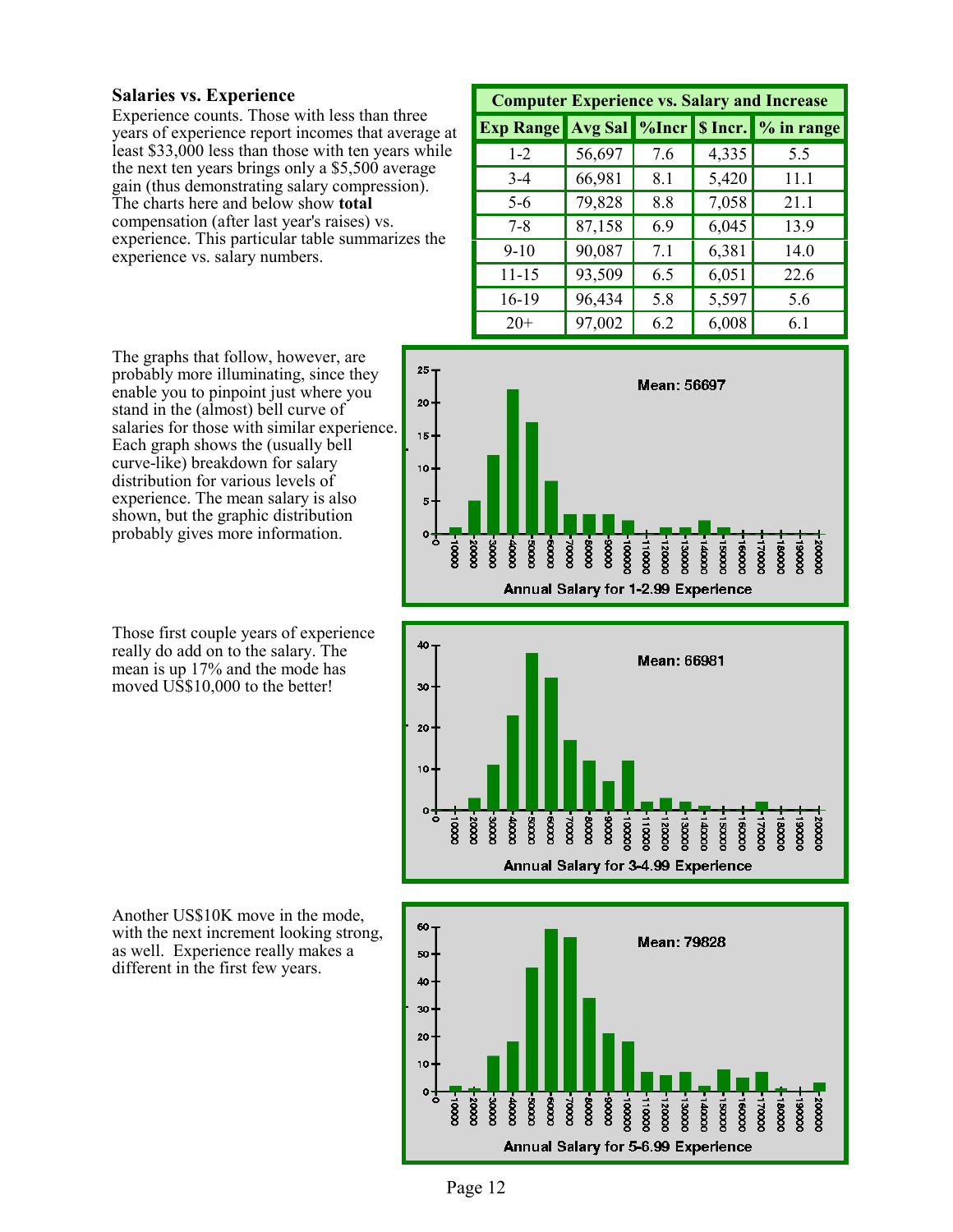As sysadmins enter their second decade, they encounter the first example of salary compression. The mean is up slightly, but the distribution shows that gains are now much more difficult to earn.



More salary compression, though the multi-moded distribution continues to march right, albeit slowly.

The true veterans, those with at least two decades of experience, make a lot of money (a mean of \$97,000!). This distribution has a sort of narrower appearance to it, suggesting that the "ceiling" of salary compression is alive and well. Note that this is a phenomenon with a large number of potential causes. Many high-tech companies prefer to give larger percentage raises to younger employees (presumably in an effort to retain them).









Page 13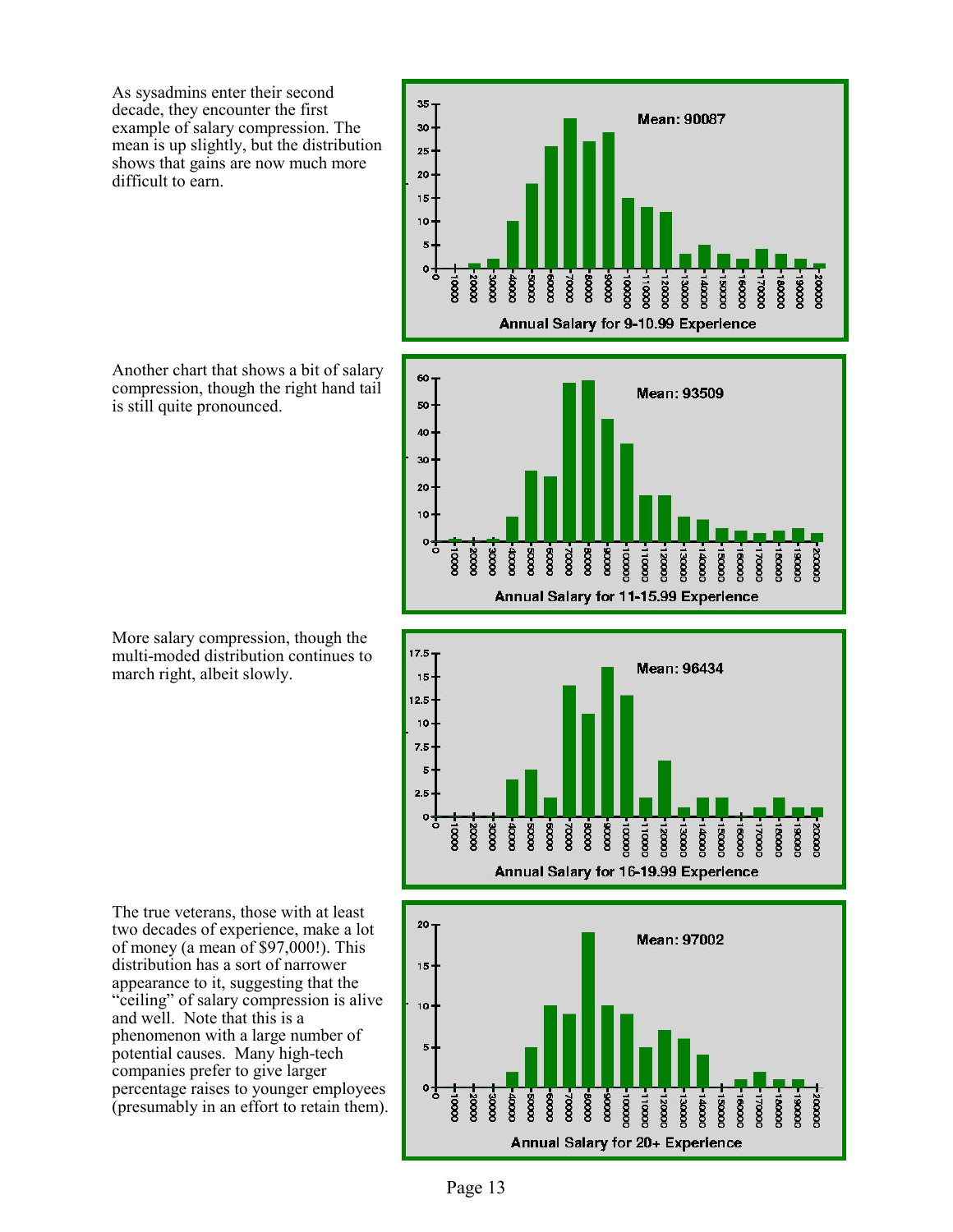#### **Salaries vs. Work Experience** − **By Gender**

Women are catching up to men in experience. This chart shows a few more women in the "less experienced" (1-2 years) category but a number comparable to men in the others, with the single exception of 9-10 years (which is probably a statistical anomaly).

When comparing salaries, it appears that women in the less-experienced slot are paid 10% more, while 3-4 year experienced women are paid

| <b>Salary vs. Years of Experience</b> |               |                |               |             |               |         |  |  |  |
|---------------------------------------|---------------|----------------|---------------|-------------|---------------|---------|--|--|--|
| Years                                 |               | <b>Overall</b> |               | <b>Male</b> |               | Female  |  |  |  |
|                                       | <b>AvgSal</b> | % Resp.        | <b>AvgSal</b> | % Resp.     | <b>AvgSal</b> | % Resp. |  |  |  |
| $1 - 2$                               | 56,693        | 6.0            | 55,781        | 5.5         | 60,749        | 10.3    |  |  |  |
| $3 - 4$                               | 65,271        | 11.8           | 66,481        | 11.7        | 55,482        | 12.0    |  |  |  |
| $5-6$                                 | 80,062        | 20.9           | 80,249        | 20.8        | 78,586        | 21.7    |  |  |  |
| $7 - 8$                               | 87,128        | 14.3           | 87,425        | 14.4        | 84,545        | 13.7    |  |  |  |
| $9-10$                                | 90,489        | 13.5           | 91,905        | 13.9        | 73,655        | 9.7     |  |  |  |
| $11 - 15$                             | 93,127        | 21.6           | 94,534        | 22.0        | 79,095        | 18.3    |  |  |  |
| 16-19                                 | 94,482        | 5.7            | 94,503        | 5.6         | 94,341        | 6.9     |  |  |  |
| $20+$                                 | 96,071        | 6.2            | 95,239        | 6.1         | 101,701       | 7.4     |  |  |  |

16% less. Women in the 9-10 and 11-15 categories appear to be undercompensated but those in the 20+ category report 6% higher pay. Regrettably, the survey did not include enough women to explore the causes of these statistics.

Here is another view of the salary by gender. In the chart above, women pretty much keep pace with men throughout. This is good

| <b>Total Salary</b> | <b>Female</b>   Male |          | Total          | <b>Total Salary</b>  | Female   | <b>Male</b> | <b>Total</b> |
|---------------------|----------------------|----------|----------------|----------------------|----------|-------------|--------------|
| 0-19,9999           | $0.0\%$              | $0.8\%$  |                | 0.7% 70,000-79,9999  | $9.3\%$  | 14.2%       | $13.7\%$     |
| 20,000-29,9999      | $1.0\%$              | 1.0%     |                | 1.0% 80,000-89,9999  | 13.9%    | 12.3%       | $12.5\%$     |
| 30,000-39,9999      | $6.2\%$              | $3.0\%$  |                | 3.4% 90,000-9,99999  | $9.8\%$  | $9.5\%$     | $9.5\%$      |
| 40,000-49,9999      | 10.8%                | $6.0\%$  |                | 6.5% 100,000-149,999 | $15.5\%$ | 18.8%       | $18.4\%$     |
| 50,000-59,9999      | 13.4%                | 11.2%    |                | $11.4\%$ 150,000+    | $6.7\%$  | 12.4%       | 11.8%        |
| 60,000-69,9999      | 13.4%                | $10.9\%$ | $11.1\%$ Total |                      | 100.0%   | 100.0%      | $100.0\%$    |

news for former victims of the "pink ceiling."

#### **Salary in USA Metro Areas**

The cost of living varies in different cities (e.g., New York City is very expensive; Kansas City isn't). This chart shows how compensation varies in some of the larger USA cities.

| <b>Metro</b> area      | <b>Salary</b> | $%$ Incr | % Resp. | <b>Metro</b> area |        |     | Salary   % Incr   % Resp. |
|------------------------|---------------|----------|---------|-------------------|--------|-----|---------------------------|
| Bay Area, CA           | 124,099       | 9.1      | 18.3    | Boston, MA        | 90,511 | 8.6 | 8.6                       |
| Manhattan, NY          | 120,622       | 7.6      | 3.5     | Atlanta, GA       | 90,468 | 7.2 | 4.2                       |
| Other New York         | 114,402       | 8.8      | 5.2     | San Diego, CA     | 84,973 | 6.2 | 5.8                       |
| Austin, TX             | 106,944       | 8.3      | 2.3     | Chicago, IL       | 84,088 | 7.0 | 6.0                       |
| <b>Washington</b> , DC | 100, 184      | 7.0      | 11.5    | Seattle, WA       | 82,241 | 8.5 | 6.6                       |
| Dallas, TX             | 95,099        | 6.5      | 4.0     | Research Tri., NC | 80,892 | 4.9 | 5.3                       |
| Denver, CO             | 93,498        | 6.2      | 6.9     | Philadelphia, PA, | 80,277 | 6.5 | 3.2                       |
| LA/Orng Co., CA        | 91,442        | 6.7      | 8.6     |                   |        |     |                           |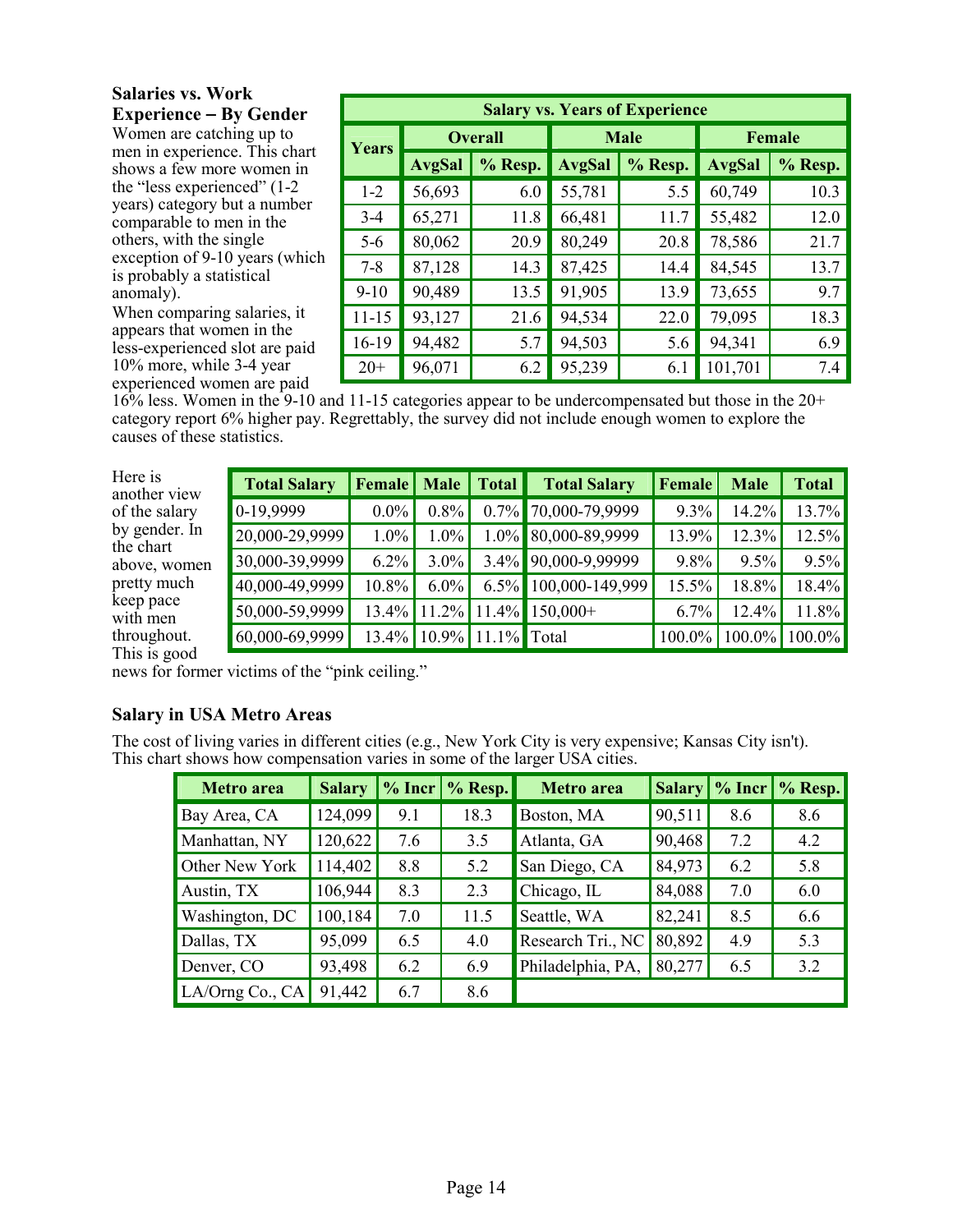|                         |             | <b>Average Salaries and Raises by Metro Area and Experience</b>                |              |             |              |               |
|-------------------------|-------------|--------------------------------------------------------------------------------|--------------|-------------|--------------|---------------|
| Area                    | $0-1$       | $2 - 4$                                                                        | $5-9$        | $10-14$     | $15-19$      | $20 +$        |
| Bay Area, CA            | 64,700/7.9# | 87,758/9.1                                                                     | 128,271/9.8  | 130,702/8.7 | 135,833/8.1  | 102,700/9.5   |
| Manhattan,<br><b>NY</b> | 43,800/0.0# | 91,666/8.9#                                                                    | 143,133/9.2  | 99,600/6.3  | 84,000/3.9#  | 125,000/3.2#  |
| Other NY                | 48,000/5.2# | 92,250/8.4                                                                     | 101,000/10.1 | 113,511/8.7 | 147,375/7.0  | 182,500/6.8   |
| Austin, TX              | $---/---$   | 34,000/11.8#                                                                   | 102,162/8.2  | 82,000/4.9# | 141,540/7.1  | 120,000/20.8# |
| Wash., DC               | 70,000/7.8# | 81,811/9.8                                                                     | 100,580/7.7  | 105,614/6.2 | 114,259/4.8  | 100,666/2.9#  |
| Dallas, TX              | ----/---    | 41,200/4.2                                                                     | 91,685/8.3   | 112,270/3.7 | 148,666/5.9# | 105,000/3.8#  |
| Denver, CO              | $---/---$   | 73,571/8.2                                                                     | 95,517/7.3   | 92,153/5.6  | 100,218/4.7  | 104,000/4.8   |
| LA/Orange<br>County, CA | 39,500/1.0# | 71,850/6.2                                                                     | 87,522/8.9   | 89,611/5.4  | 130,750/6.8  | 106,083/4.2   |
| Boston, MA              | $---/---$   | 62,400/15.5                                                                    | 85,980/8.4   | 103,066/7.6 | 95,200/8.6   | 105,075/6.3   |
| Atlanta, GA             | 98,500/5.1# | 60,583/11.5                                                                    | 88,029/6.1   | 113,250/4.8 | 156,500/9.9# | 72,000/6.9#   |
| San Diego,<br>CA        | 60,033/3.4# | 65,281/5.3                                                                     | 84,490/8.0   | 94,220/5.6  | 93,860/4.3   | 107,992/3.2#  |
| Chicago, IL             | $---/---$   | 59,560/7.5                                                                     | 88,670/7.2   | 87,700/6.9  | 133,500/4.8  | $---/---$     |
| Seattle, WA             | $---/---$   | 67,072/11.3                                                                    | 83,042/11.4  | 88,500/8.2  | 90,364/4.5   | 82,500/2.9    |
| Research Tri.,<br>NC    | 60,000/5.8# | 58,750/4.5                                                                     | 74,213/5.2   | 116,000/5.2 | 107,000/4.6  | 88,625/0.7#   |
| Philadelphia,<br>PA     | $---/---$   | 47,020/8.2                                                                     | 74,137/5.5   | 93,352/7.2  | 128,000/3.7# | 121,000/9.6#  |
|                         |             | The $\#$ symbol means the sample size is small and not to be trusted too much. |              |             |              |               |

This chart factors in both geography and experience. Some areas had too few respondents to enable meaningful statistics; they are omitted below.

#### **Education**

Education counts, too. Holders of Masters Degrees report salaries \$9,000 greater than average. Those without a bachelors degree report smaller than average salaries.

|                           | <b>Average Salary vs. Education</b> |                                                                       |            |                                                |             |                              |                   |  |  |  |  |
|---------------------------|-------------------------------------|-----------------------------------------------------------------------|------------|------------------------------------------------|-------------|------------------------------|-------------------|--|--|--|--|
| <b>Education Level</b>    | Avg<br>Sal                          | $\frac{6}{6}$<br>Avg<br><b>Education Level</b><br><b>Resp</b><br>Incr |            | Avg<br>Sal                                     | Avg<br>Incr | $\frac{0}{0}$<br><b>Resp</b> |                   |  |  |  |  |
| Ph.D. (computer<br>field) | 95,333                              | 3.7%                                                                  | [6]        | Some tech school<br>82,424<br>(with computers) |             | 8.5%                         | $1.8\%$           |  |  |  |  |
| Masters (comp.)           | 91,380                              | 5.8%                                                                  | $9.2\%$    | Some coll. (comp.)                             | 80,870      | 8.6%                         | 12.6%             |  |  |  |  |
| <b>Masters</b>            | 91,196                              | $6.3\%$                                                               | 7.1%       | Some college                                   | 79,590      | 7.7%                         | $7.4\%$           |  |  |  |  |
| Bachelors (comp.)         | 84,363                              | 7.2%                                                                  | 27.3%      | Assoc deg. (comp.)                             | 78,714      | 7.3%                         | 3.1%              |  |  |  |  |
| Ph.D.                     | 83,905                              | 6.8%                                                                  | $1.7\%$ HS |                                                | 77,945      | 11.4%                        | 2.8%              |  |  |  |  |
| Bach deg.                 | 83,626                              | 7.0%                                                                  | 21.7%      | Some tech school                               | 75,857      | 9.1%                         | [7]               |  |  |  |  |
| Assoc deg.                | 83,121                              | 7.8%                                                                  | $3.6\%$    | Certificate                                    | 58,228      | $5.3\%$                      | $\lceil 7 \rceil$ |  |  |  |  |
| Less than HS              | 82,560                              | 10.2%                                                                 | [10]       |                                                |             |                              |                   |  |  |  |  |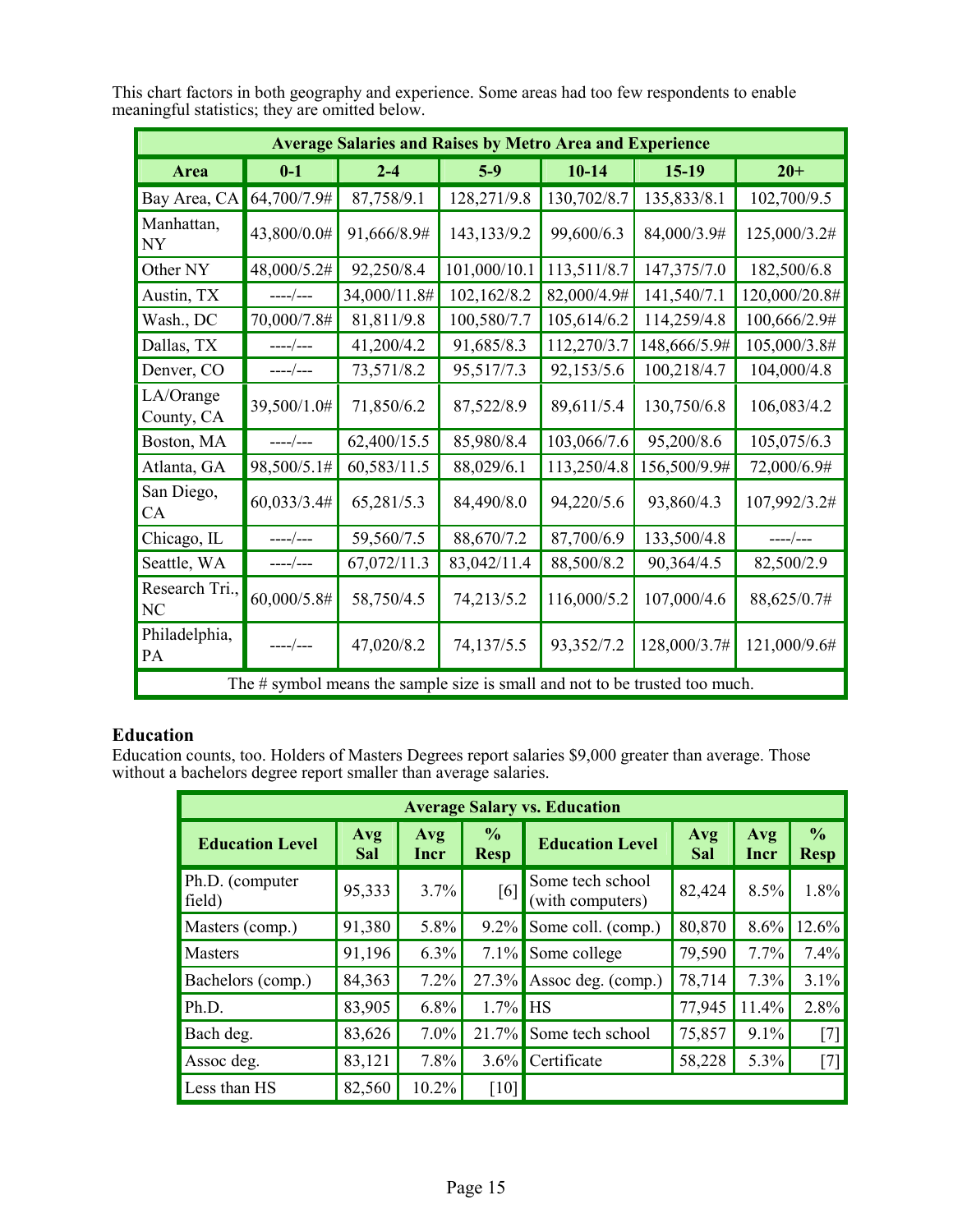The high average increase for "Less than HS" is due to eight people with >25% raises. The high average increase for "HS" is due to a single person with a huge raise.

|                          |              | <b>Average Salary by Education &amp; Years Experience</b>                   |              |               |              |
|--------------------------|--------------|-----------------------------------------------------------------------------|--------------|---------------|--------------|
| <b>Education level</b>   | $1 - 4$      | $5-9$                                                                       | $10-14$      | $15-19$       | $20+$        |
| Ph.D. (computer)         | 79,333/2.9#  | 170,000/3.8#                                                                |              | 51,000/5.8#   |              |
| Ph.D.                    | 61,600/14.6# | 67,586/7.8                                                                  | 81,536/6.5   | 122,762/3.8#  | 126,250/2.6# |
| Masters deg. (comp.)     | 83,598/7.9   | 85,262/6.5                                                                  | 90,475/4.6   | 103,157/6.1   | 98,575/5.3   |
| Masters deg.             | 67,512/4.7   | 88,371/6.1                                                                  | 99,182/7.0   | 80,332/4.5    | 94,249/8.3   |
| Bach deg. (comp.)        | 64,624/6.9   | 80,421/7.8                                                                  | 94,555/7.1   | 96,606/6.5    | 93,156/6.4   |
| Bach deg.                | 62,086/7.3   | 82,335/7.4                                                                  | 90,891/7.5   | 95,481/4.8    | 99,211/4.7   |
| Bach deg. (comp.)        | 64,624/6.9   | 80,421/7.8                                                                  | 94,555/7.1   | 96,606/6.5    | 93,156/6.4   |
| Bach deg.                | 62,086/7.3   | 82,335/7.4                                                                  | 90,891/7.5   | 95,481/4.8    | 99,211/4.7   |
| Assoc deg. (comp.)       | 69,750/7.0   | 74,168/8.5                                                                  | 86,000/6.5   | 90,583/7.0    | 109,000/5.5  |
| Assoc deg.               | 52,147/11.0  | 94,626/8.3                                                                  | 75,000/6.4   | 105,685/5.8   | 102,540/5.2  |
| Some college (comp.)     | 57,456/10.9  | 79,888/9.4                                                                  | 82,718/7.3   | 95,113/5.7    | 95,590/7.8   |
| Some college             | 60,615/10.2  | 87,686/7.6                                                                  | 80,482/6.4   | 100,590/5.7   | 65,750/7.6#  |
| Some tech school (comp.) | 62,657/6.3   | 93,125/11.4                                                                 | 94,270/7.7   |               |              |
| Some tech school         | 50,000/12.7# | 84,333/11.6#                                                                | 78,000/0.0#  | 70,000/7.1#   |              |
| Certificate              | 41,500/2.5#  | 44,066/8.3#                                                                 | 96,400/3.8#  | 96,000/3.3#   |              |
| HS                       | 66,050/10.3  | 77,140/11.4                                                                 | 83,000/15.0# | 120,900/11.0# |              |
| Less than HS             | 72,400/8.7#  | 111,250/11.7#                                                               |              |               |              |
|                          |              | The # symbol means the sample is probably too small to believe the numbers. |              |               |              |

Factoring in experience yields the table that might prove to be most useful.

Generally, it appears that both education and longevity pay off.

#### **Increases vs. Salary Range**

One would expect that salary increases (which, after all, are percentages) would average out across the various salary ranges. This chart, however, shows that higher earners seem to be gaining more.

| Range         | $%$ in<br><b>Range</b> | Avg % Incr | Range           | $%$ in<br><b>Range</b> | Avg % Incr |
|---------------|------------------------|------------|-----------------|------------------------|------------|
| 0-19,999      | 0.3                    | 6.3        | 90,000-99,999   | 10.6                   | 7.3        |
| 20,000-29,999 | 0.7                    | 7.5        | 100,000-109,999 | 7.8                    | 7.6        |
| 30,000-39,999 | 3.0                    | 6.8        | 110,000-119,999 | 3.8                    | 7.5        |
| 40,000-49,999 | 6.7                    | 6.3        | 120,000-129,999 | 4.3                    | 8.8        |
| 50,000-59,999 | 12.0                   | 7.6        | 130,000-139,999 | 24                     | 7.4        |
| 60,000-69,999 | 12.2                   | 7.0        | 140,000-149,999 | 1.8                    | 9.3        |
| 70,000-79,999 | 15.4                   | 7.1        | 150,000-174,999 | 3.3                    | 8.7        |
| 80,000-89,999 | 13.4                   | 6.7        | 175,000-199,999 | 22                     | 8.0        |

#### **Salary by Title and Experience**

Sometimes it is easier to compare salaries and increases by "title." This chart explores that possibility. Titles are sorted roughly in descending order of apparent earning power.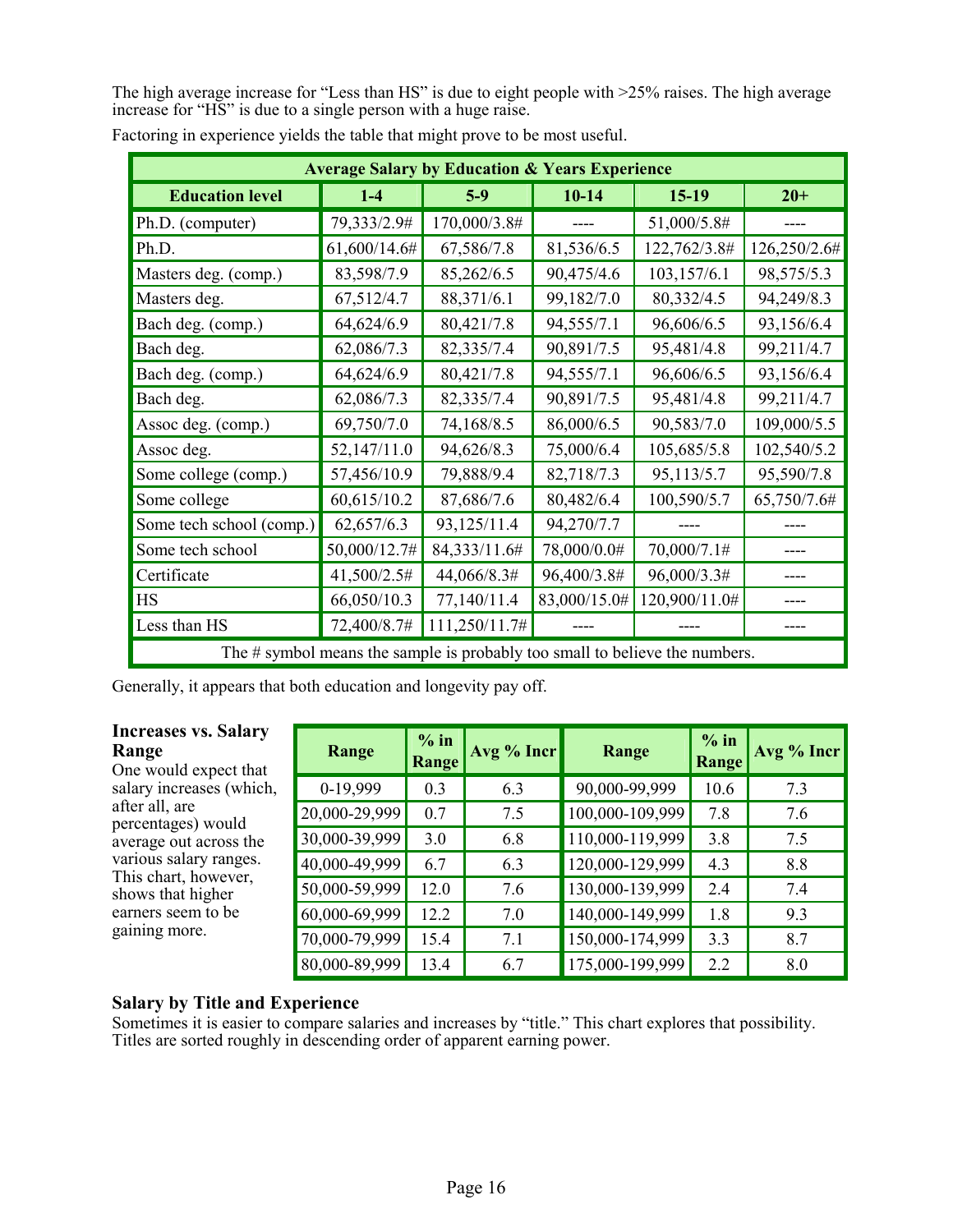|                                           |                | <b>Salary and Raise by Title and Years of Experience</b>                    |              |              |              |               |
|-------------------------------------------|----------------|-----------------------------------------------------------------------------|--------------|--------------|--------------|---------------|
| <b>Title</b>                              | $0-1$          | $2 - 4$                                                                     | $5-9$        | $10 - 14$    | $15-19$      | $20+$         |
| Senior System Engr                        | $\overline{a}$ | 84,333/6.6#                                                                 | 101,176/12.2 | 105,995/9.2  | 126,248/5.3  | 114,750/5.4   |
| Sr. Consultant                            | ---            |                                                                             | 99,400/3.6   | 108,141/7.7  | 121,777/7.4  | 100,000/20.8# |
| IT, IS, or MIS Mgr                        | $---$          | 71,500/6.5#                                                                 | 96,021/7.0   | 93,796/6.5   | 96,442/5.7   | 101,526/6.2   |
| Sr UNIX Admin                             | ---            | 75,258/7.8                                                                  | 91,611/8.0   | 96,028/7.6   | 95,066/6.0   | 90,157/5.9    |
| Database Admin                            | ---            | 50,666/3.0#                                                                 | 90,548/5.0   | 77,660/7.3   |              |               |
| Consultant                                | ---            | 56,550/9.8#                                                                 | 89,308/9.6   | 93,625/5.6#  | 106,200/7.2  | 129,000/15.2# |
| Sr. S/W Engr                              |                | 90,250/2.7#                                                                 | 87,243/5.6   | 66,752/9.2#  | 98,500/12.8# | 97,666/3.5#   |
| Other                                     | 50,500/2.6#    | 60,718/9.5                                                                  | 86,149/8.3   | 92,058/6.8   | 106,518/5.1  | 104,186/5.5   |
| Sr Sysadmin                               |                | 72,286/10.1                                                                 | 86,172/8.0   | 89,287/7.6   | 100,724/5.0  | 91,974/4.0    |
| <b>System Engr</b>                        |                | 93,400/12.9                                                                 | 85,042/9.6   | 98,416/4.7   | 84,170/2.7   |               |
| Computer Analyst/<br>Scientist/Specialist |                | 102,000/4.4#                                                                | 81,780/4.5   | 92,900/5.2   | 112,012/4.3# | 80,900/7.3#   |
| Network Engr                              | $---$          | 76,666/8.4                                                                  | 81,173/6.3   | 102,212/5.8  | 129,750/5.6# |               |
| UNIX Admin                                | 53,750/8.5#    | 73,147/7.1                                                                  | 80,059/7.3   | 80,555/6.3   | 86,125/6.7#  | 78,000/12.9#  |
| Programmer/Anal.                          | 62,893/4.9     | 57,716/7.9                                                                  | 79,384/4.1   | 78,010/3.9   | 65,066/3.0#  |               |
| <b>System Analyst</b>                     |                | 65,750/3.9#                                                                 | 76,500/6.1   | 78,442/4.5   | 81,000/6.1#  | 99,000/5.0#   |
| Web Admin/<br>Webmaster                   |                | 47,033/8.9#                                                                 | 75,162/6.1   | 102,875/8.4# | 72,766/3.3#  |               |
| System Admin                              | 47,750/5.3#    | 58,997/8.1                                                                  | 70,402/8.5   | 73,329/6.2   | 68,733/6.4   | 87,000/6.5#   |
| Network Admin                             |                | 49,760/8.3                                                                  | 69,037/8.7   | 75,933/4.7   | 80,854/6.6   |               |
| Software Engr                             | ---            | 86,000/15.8#                                                                | 62,875/6.7#  | 110,250/4.2# | 95,000/10.7# | 86,621/4.2#   |
| Asst/Jr Sysadm                            | 44,500/3.2#    | 53,388/9.5                                                                  |              |              |              |               |
|                                           |                | The # symbol means the sample size is small and not to be trusted too much. |              |              |              |               |

#### **SAGE Job Classifications vs. Salary**

The SAGE job classifications are detailed above. Here is how classification and experience affect salary. Generally, higher numbers seem to appear exactly where one would expect.

|           | <b>Increase/Salary for SAGE Job Classifications and Experience</b> |          |                                                                                |          |        |          |         |          |              |          |  |
|-----------|--------------------------------------------------------------------|----------|--------------------------------------------------------------------------------|----------|--------|----------|---------|----------|--------------|----------|--|
| Exp yrs   | Level 1                                                            |          | <b>Level 2</b>                                                                 |          |        | Level 3  | Level 4 |          | <b>Other</b> |          |  |
|           | Sal                                                                | $%$ Incr | Sal                                                                            | $%$ Incr | Sal    | $%$ Incr | Sal     | $%$ Incr | Sal          | $%$ Incr |  |
| $1 - 2$   | 69,323                                                             | 4.6      | 63,011                                                                         | 6.8      | 49,519 | 6.2      | 56,713  | 4.1      | 57,056       | 7.4      |  |
| $3-4$     | 54,422                                                             | 7.7      | 56,623                                                                         | 6.0      | 69,323 | 6.9      | 72,732  | 7.6      | 52,250       | 7.6      |  |
| $5-6$     | 61,167                                                             | 6.6      | 76,879                                                                         | 8.3      | 79,035 | 8.4      | 85,934  | 7.9      | 75,288       | 5.6      |  |
| $7 - 8$   | 70,250#                                                            | 5.4#     | 80,484                                                                         | 5.0      | 83,497 | 5.8      | 96,436  | 6.6      | 86,333       | 7.8      |  |
| $9-10$    | 47,167#                                                            | 8.0#     | 78,255                                                                         | 8.7      | 88,851 | 5.6      | 97,236  | 7.6      | 79,300       | 8.8      |  |
| $11 - 15$ | 84,667#                                                            | 10.7#    | 94,414                                                                         | 5.9      | 86,846 | 5.4      | 98,749  | 6.4      | 94,554       | 9.2      |  |
| 16-19     | 70,000#                                                            | 3.0#     | 93,655#                                                                        | 4.2#     | 82,056 | 3.4      | 103,472 | 6.7      | 104,579      | 3.6      |  |
| $20+$     | 70,000#                                                            | 16.2#    | 80,500                                                                         | 6.0      | 90,209 | 5.1      | 106,427 | 5.1      | 82,400       | 7.3      |  |
|           |                                                                    |          | The $\#$ symbol means the sample size is small and not to be trusted too much. |          |        |          |         |          |              |          |  |